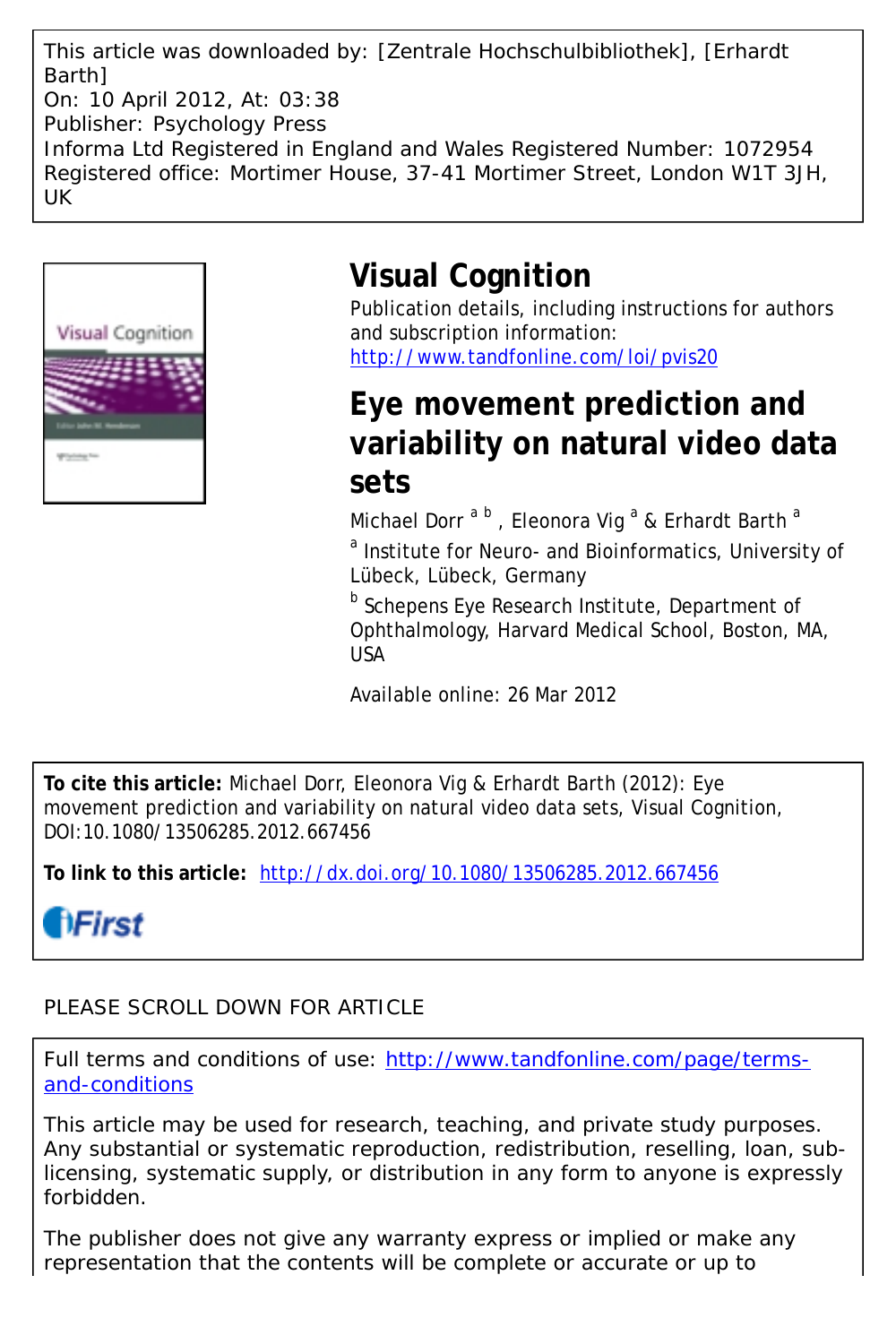date. The accuracy of any instructions, formulae, and drug doses should be independently verified with primary sources. The publisher shall not be liable for any loss, actions, claims, proceedings, demand, or costs or damages whatsoever or howsoever caused arising directly or indirectly in connection with or arising out of the use of this material.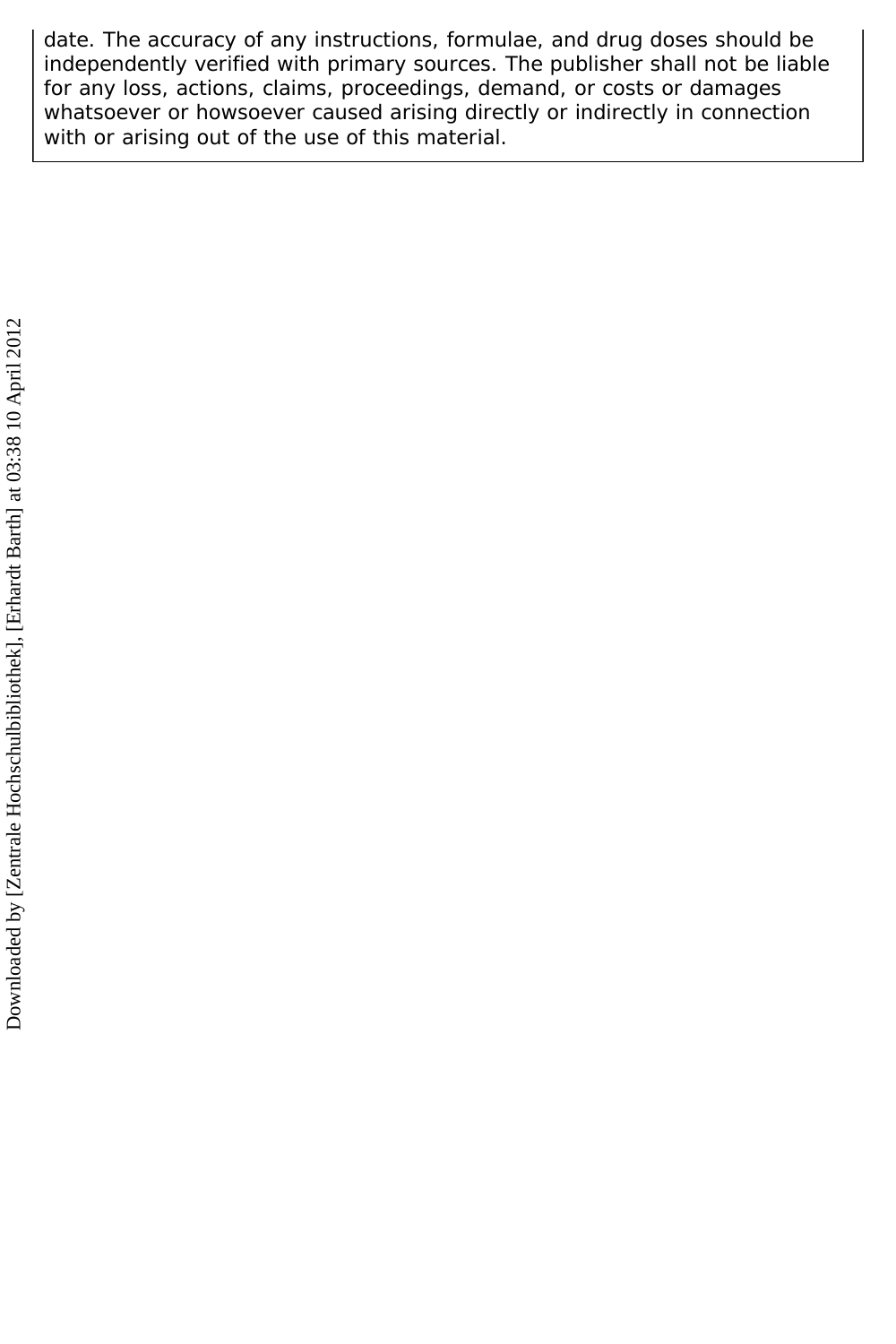# Eye movement prediction and variability on natural video data sets

# Michael Dorr<sup>1,2</sup>, Eleonora Vig<sup>1</sup>, and Erhardt Barth<sup>1</sup>

<sup>1</sup>Institute for Neuro- and Bioinformatics, University of Lübeck, Lübeck, Germany <sup>2</sup>Schepens Eye Research Institute, Department of Ophthalmology, Harvard Medical School, Boston, MA, USA

We here study the predictability of eye movements when viewing high-resolution natural videos. We use three recently published gaze data sets that contain a wide range of footage, from scenes of almost still-life character to professionally made, fast-paced advertisements and movie trailers. Intersubject gaze variability differs significantly between data sets, with variability being lowest for the professional movies. We then evaluate three state-of-the-art saliency models on these data sets. A model that is based on the invariants of the structure tensor and that combines very generic, sparse video representations with machine learning techniques outperforms the two reference models; performance is further improved for two data sets when the model is extended to a perceptually inspired colour space. Finally, a combined analysis of gaze variability and predictability shows that eye movements on the professionally made movies are the most coherent (due to implicit gaze-guidance strategies of the movie directors), yet the least predictable (presumably due to the frequent cuts). Our results highlight the need for standardized benchmarks to comparatively evaluate eye movement prediction algorithms.

Keywords: Dynamic natural scenes; Eye movement variability; Intrinsic dimension; Saliency; Structure tensor.

Please address all correspondence to Michael Dorr, Schepens Eye Research Institute, Department of Ophthalmology, Harvard Medical School, 20 Staniford St., Boston, MA 02114, USA. E-mail: michael.dorr@schepens.harvard.edu

Our research has received funding from the European Commission within the GazeCom project (IST-C-033816) of the FP6, and was further supported by NIH grants EY018664 and EY019281. All views herein are those of the authors alone; the European Commission is not liable for any use made of the information. The GazeCom data set has been collected in Karl Gegenfurtner's lab at the University of Giessen. We thank the two anonymous reviewers for their comments.

 $\odot$  2012 Psychology Press, an imprint of the Taylor & Francis Group, an Informa business <http://www.psypress.com/viscog><http://dx.doi.org/10.1080/13506285.2012.667456>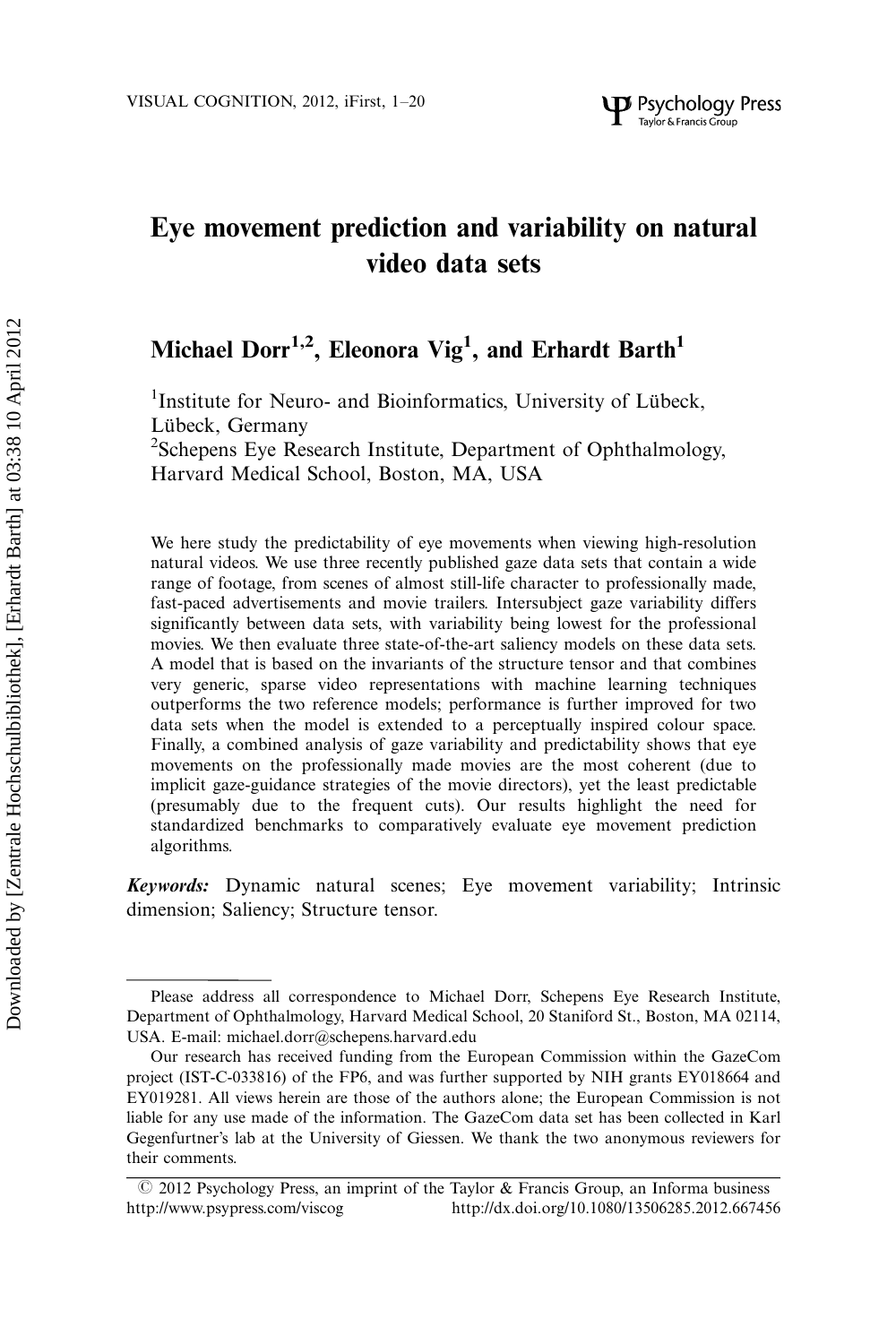#### 2 DORR, VIG, BARTH

Humans constantly move their eyes to sample the visual input with the highresolution centre of the retina, and where they look is tightly linked to the aspects of a scene they are consciously processing. Despite the obvious importance of oculomotor guidance strategies, we still do not have a full understanding of how we select upcoming saccade targets from the rich visual input in everyday vision. For very simple stimuli, such as coloured letter arrays often used in visual search experiments, the input may adequately be described in terms of simple visual features such as colour or corners versus junctions, and a singleton in one feature dimension may immediately ''pop out'' and capture attention and gaze (Wolfe, 1998).

Following this observation, a vast body of research has modelled saccade target selection in more complex visual scenes based on low-level ''saliency'' (Bruce & Tsotsos, 2009; Gao & Vasconcelos, 2009; Itti & Baldi, 2006; Itti, Koch, & Niebur, 1998; Judd, Ehinger, Durand, & Torralba, 2009; Kienzle, Franz, Schölkopf, & Wichmann, 2009; Le Meur, Le Callet, Barba, & Thoreau, 2006; Tatler, Baddeley, & Vincent, 2006; Zhang, Tong, Marks, Shan, & Cottrell, 2008). Typically, a number of easily computable visual features such as luminance, contrast, or orientation are extracted for every location, and those locations that differ in one or more of these features from their neighbourhood are assigned higher saliency values. Then, saccade targets can be picked from the resulting saliency map, e.g., by an iterative winner-takes-all operation with subsequent inhibition of previously fixated locations.

These models are appealing for at least two reasons. First, it has been shown repeatedly that image regions with higher saliency are also more likely to be fixated (Parkhurst & Niebur, 2003; Reinagel & Zador, 1999); in other words, eye movement behaviour can be predicted (to some extent) based on computationally tractable low-level image features. This is particularly true for free viewing experiments, i.e., in the absence of high-level tasks (Einhäuser, Rutishauser, & Koch, 2008). It is important to note, however, that even the best models under the best of circumstances are far from perfect predictors, and the interobserver agreement as a likely upper ceiling for prediction performance is also significantly lower than 100% (Peters, Iyer, Itti, & Koch, 2005).

The second reason for the appeal of saliency models is their conceptual proximity to the biology of the primate visual system, where dedicated circuits in the early stages encode low-level features such as oriented edges, corners, motion, or colour (Wandell, 1995).

The majority of research on saliency has used static images as stimuli. While static real-world scenes are undoubtedly a much more realistic and relevant input to the visual system than traditional, impoverished psychophysical stimuli, they still crucially lack dynamic information. Whenever something or someone moved in the bushes, our ancestors probably were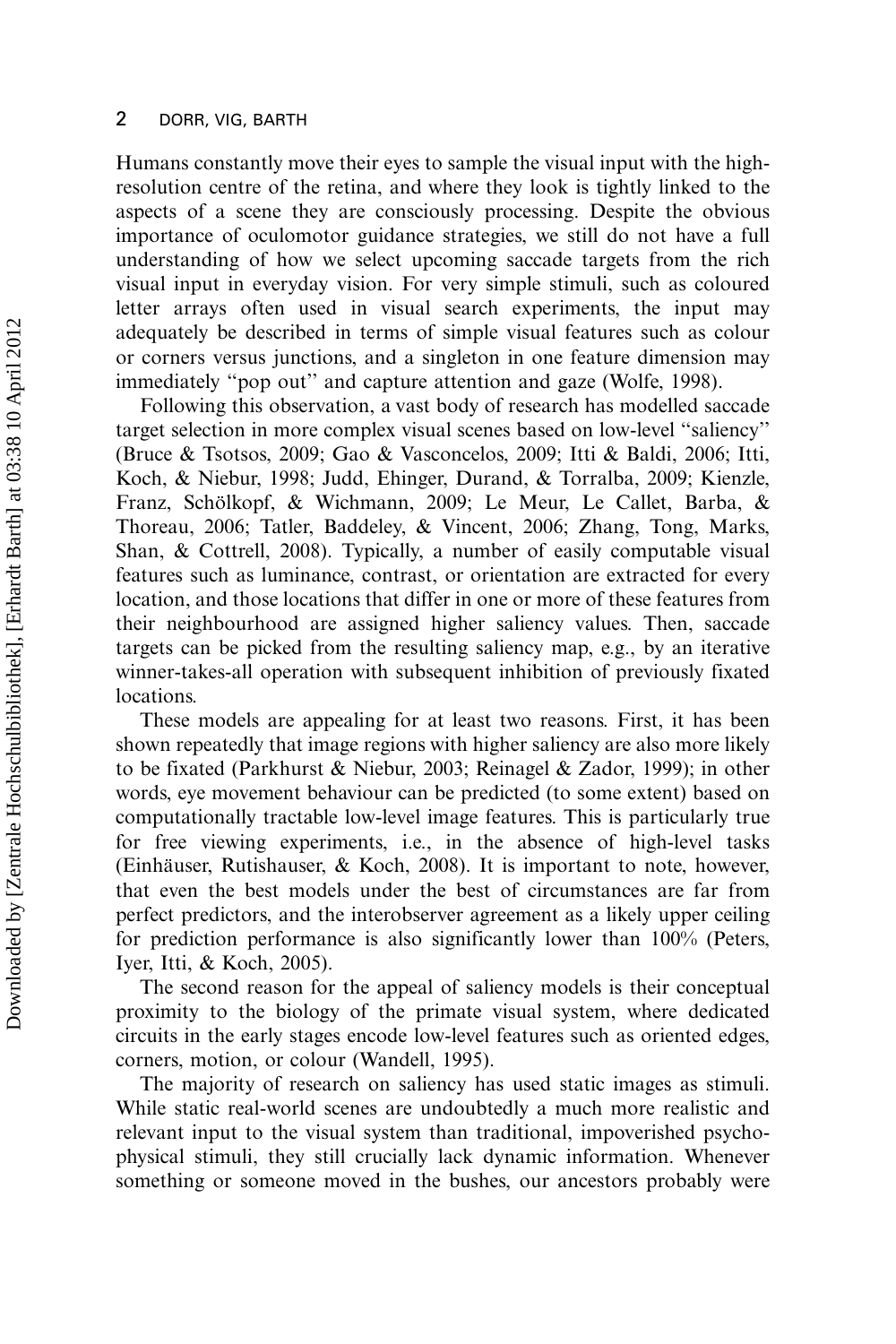well advised to quickly determine the source of this motion, whereas static image regions could be examined at leisure. Indeed, eye movements when viewing static images become more idiosyncratic than on dynamic content after only a few seconds of viewing time (Dorr, Martinetz, Gegenfurtner, & Barth, 2010).

Therefore, the number of studies that model eye movement behaviour using dynamic natural scenes has been growing recently, comprising bioinspired, information-theoretic, machine-learning, and signal processing based approaches (Guo & Zhang, 2010; Itti, 2005; Kienzle, Schölkopf, Wichmann, & Franz, 2007; Mahadevan & Vasconcelos, 2010; Le Meur et al., 2006; Mital, Smith, Hill, & Henderson, 2011; Tatler, Baddeley, & Gilchrist, 2005; Vig, Dorr, & Barth, 2009; Zhang, Tong, & Cottrell, 2009). Unfortunately, the problem of what constitutes ''naturalness'' of a scene is only exacerbated in the dynamic case relative to static images. The space of possible image sequences is even larger due to the combinatorial explosion of adding another dimension. Furthermore, where databases of hundreds of calibrated images exist that can be displayed in quick succession, movies are typically longer and harder to come by, so fewer can be presented in one experimental session. Several studies have used professionally produced stimuli such as Hollywood movies or TV shows, but these are often carefully arranged in order to direct attention to specific objects of interest, and contain cuts that do not typically occur under normal viewing conditions.

The choice of the optimal stimulus set notwithstanding, the concept of saliency has been also challenged fundamentally; for a recent review, see Tatler, Hayhoe, Land, and Ballard (2011). Even though prediction performance is significantly above chance in virtually all studies, current low-level models seem to hit a ceiling at an ROC score of around 0.7, so that a large part of eye movement selection remains unexplained; when high-level task demands or socially meaningful stimuli such as faces are introduced, prediction performance gets even worse (Einhäuser, Rutishauser, & Koch, 2008; Einhäuser, Spain, & Perona, 2008). Because blank surfaces contain no information at all, but reacting to sudden looming onsets might be crucial for survival, it is intuitively plausible that image features *can* guide attention. However, it simply may be that under many conditions, saliency is not causal for eye movements, but merely correlated with the presence of semantically meaningful objects. Without low-level properties such as edges or a texture gradient, objects cannot be distinguished from their surround, but the magnitude of these properties—once above a certain threshold—may be less crucial.

More recent, complex saliency models may also suffer from too many free parameters that were introduced in the attempt to cover all possible factors or low-level image features that might potentially influence saccade target selection. On the other end of the complexity spectrum, Vig et al. (2009;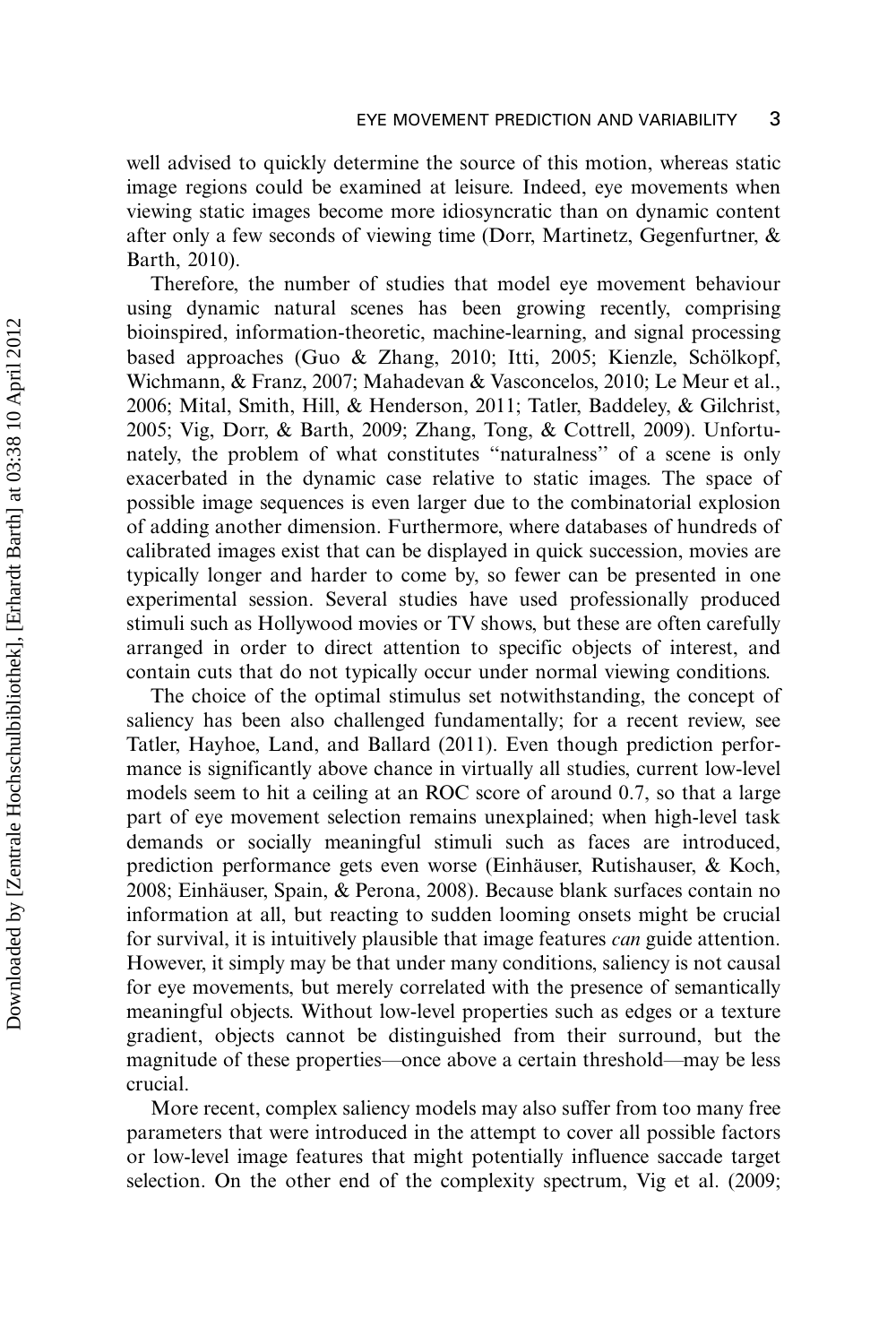Vig, Dorr, Martinetz, & Barth, in press) used the geometric invariants of the structure tensor to predict eye movements, and outperformed state-of-theart saliency models. The invariants simply encode the amount of local change in a signal and thus yield very generic video representations. Based on these representations, prediction performance was improved upon even further by employing machine learning algorithms.

Recent results by Vig, Dorr, Martinetz, and Barth (2011) also indicate that the contribution of saliency to fixation selection is not entirely straightforward even in naturalistic videos. These authors cross-correlated in time analytical dynamic saliency maps with ''empirical'' saliency maps that were based on observed eye movements. For less natural footage, such as video games or professionally cut material, the peak of the correlation function occurred at a shift of about 133 ms between a dynamic event and a gaze response, similar to classical laboratory experiments where observers can react to unpredictable events (such as the sudden appearance of a saccade target marker) only with a latency of 150-250 ms. In more natural, uncut outdoor scenes, however, the peak of the correlation function occurred at around 0 ms, which implies that observers have an internal model of natural environments that allows them to predict where informative image regions will be after the next saccade, and that truly unpredictable events are rare in the real world. Predictive gaze behaviour becomes even more prominently visible when subjects truly interact with an environment, e.g., in everyday tasks such as tea- or sandwich making, or sports (Land & Hayhoe, 2001; Land & McLeod, 2000; Land, Mennie, & Rusted, 1999).

Eye movement behaviour is further affected by oculomotor constraints and peripheral resolution limits. Horizontal saccades are more frequent than vertical ones, which in turn are more frequent than oblique saccades, independent of the visual input, and the amplitude distribution is heavily skewed towards medium-sized saccades (Tatler & Vincent, 2009; see also Foulsham and Kingstone, forthcoming).

Even if the contribution of saliency to saccade target selection is mainly of a correlative rather than causal nature, saliency models can still be of practical value. For example, more than a million images and three million video frames are uploaded every minute to two particular web sites alone, and to evaluate them all with human observers is impossible. Knowledge of where observers will look, however, can be beneficial for, e.g., video compression (Itti, 2004; Li, Qin, & Itti, 2011; Nyström & Holmqvist, 2010), or determining what message will ultimately be conveyed by visual material.

In this paper, we shall investigate three important aspects of modelling eye movements in dynamic natural scenes. First, we will look at several recently made available data sets of eye movements that were recorded while subjects watched high-resolution videos, and we will compare the interobserver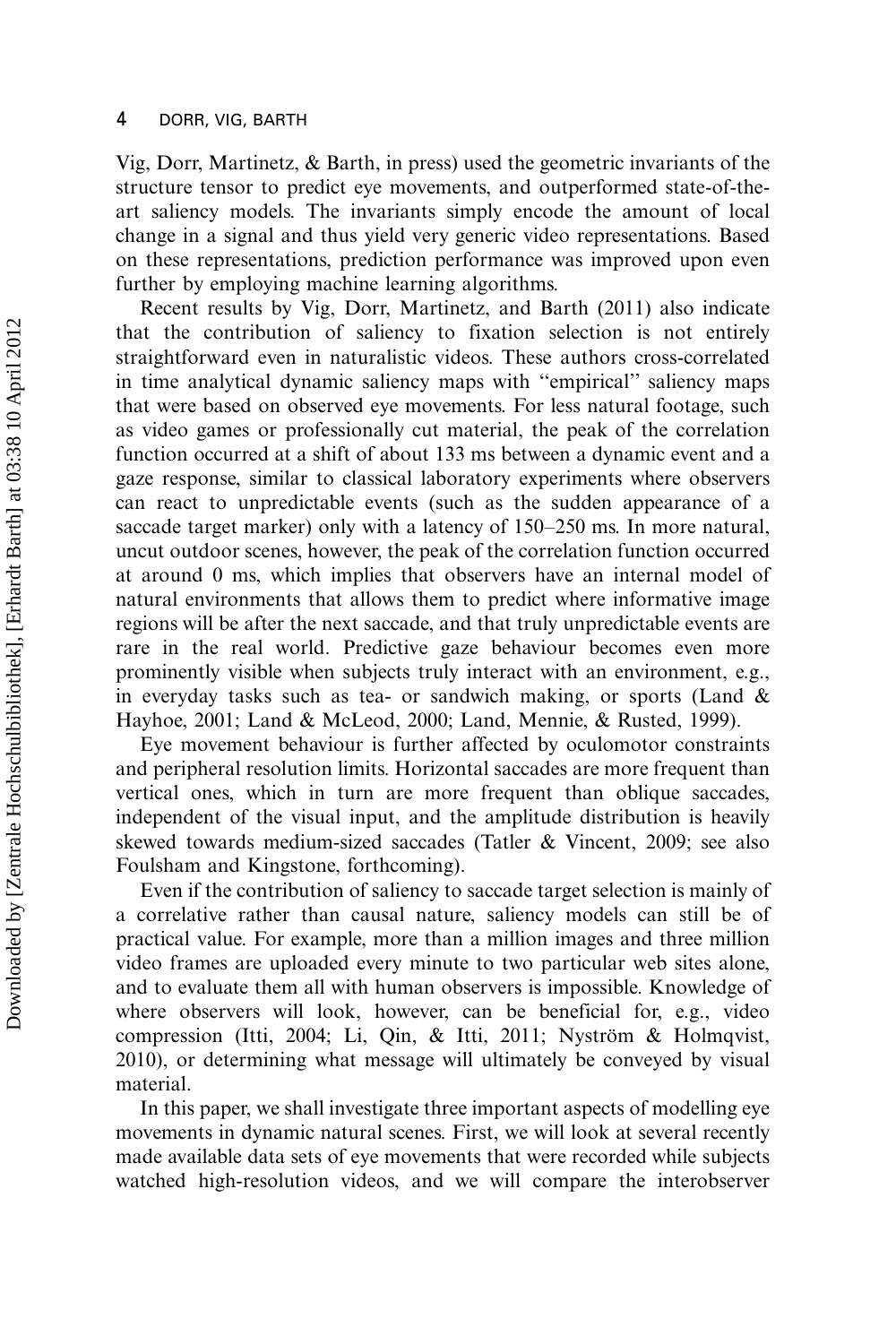agreement of gaze patterns in each of these data sets. Because of the vast dimensionality of the space of natural movies, even large video collections cannot be representative, and consequently we find large differences between the data sets. These differences indicate that a fair comparison of eye movement prediction methods requires standardized benchmark protocols, similar to the ones used in the machine learning and computer vision communities (e.g., Everingham, van Gool, Williams, Winn, & Zisserman, 2010; Laptev, Marszalek, Schmid, & Rozenfeld, 2008).

As a first step towards such a goal, we evaluate three classes of stateof-the-art saliency models on all data sets. The range of eye movement predictability for individual movies spans cases where performance is essentially random to almost perfect performance. We find that even though prediction performance generally is highly correlated for the different models, some models still consistently outperform others.

Finally, we investigate the relationship of eye movements variability and predictability. Interobserver agreement of eye movement patterns has been studied for different stimulus types (Dorr et al., 2010; Mital et al., 2011; Peters et al., 2005), and some types such as engaging Hollywood movie trailers evoke particularly high agreement (i.e., low variability). This could be due to two different effects: Strong low-level saliency, such as rapid motion or a very shallow depth of field, may attract attention; alternatively, gaze coherence may be induced by the semantic meaning of a scene. In the former, but not in the latter case, we would expect a positive correlation of eye movement coherence and feature-based prediction performance.

### **METHODS**

#### Eye movement data sets

We analysed three recent, publicly available data sets of high-resolution video material with accompanying eye movement recordings. Our own data set (Dorr et al., 2010) comprises 18 videos of about 20 s duration each at HDTV resolution (1280  $\times$  720 pixels, 29.97 frames per second). Clips were taken in outdoor settings around Lübeck with a camera that was fixed in all but two recordings (where the camera followed animals). Fifty-four observers watched these clips while their eye movements were tracked with an EyeLink II system running at 250 Hz.

The VAGBA database (Li et al., 2011) contains data from 14 observers watching 50 stimuli, in- and outdoor scenes captured with a static camera, of 10 s duration each while their gaze was recorded at 240 Hz with an iScan eyetracker. For our analysis, we downsampled videos from their original  $1920\times1080$  pixels resolution (30 fps) to  $1280\times720$  pixels.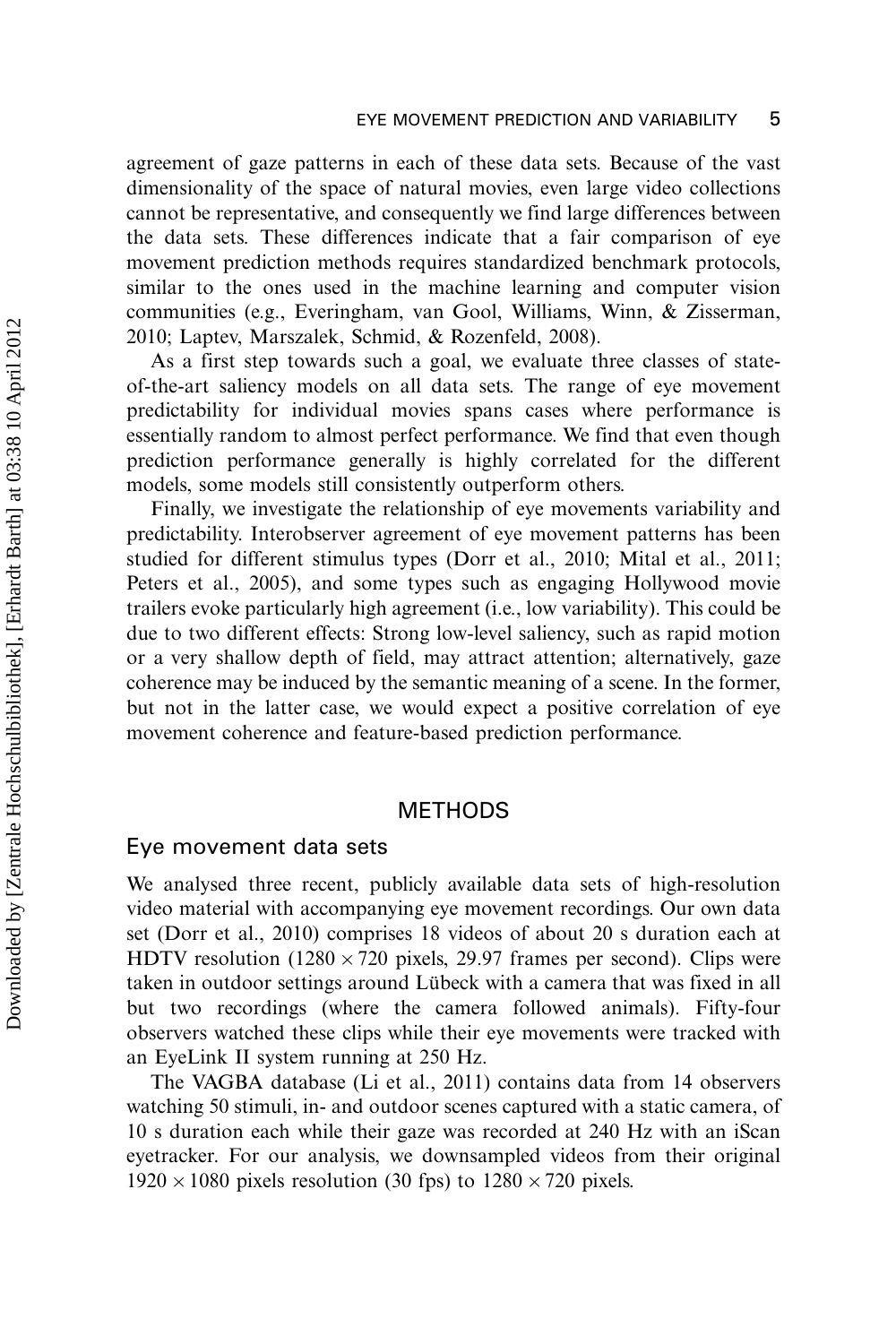#### 6 DORR, VIG, BARTH

Video stimuli in the DIEM database (Mital et al., 2011) have different resolution and aspect ratio, but a fair comparison between stimuli requires a common coordinate system. Therefore, only videos that differed no more than 5% in either dimension from a resolution of 1280 pixels horizontally and 720 pixels vertically were used in our analysis and centred in a  $1280 \times 720$  frame; border pixels were taken from the nearest stimulus pixel to avoid hard image transients. From this set of 47 movies, two were excluded from the analysis because they had less than 40 eye movement recordings (mean 69.6,  $\sigma = 48.5$  recordings); for the variability analysis, a constant number of training recordings was required. Two further movies were discarded because their video content was contained in the database twice (with and without soundtrack). At 30 frames per second, videos had an average duration of 102.6 s ( $\sigma$  = 39.6 s). In the original recordings, eye movements were monitored at 1000 Hz with an EyeLink 1000 tracker, but the publicly available data was reduced to one sample per video frame (i.e., at 30 Hz). Contrary to the other two data sets, DIEM contains professionally cut material such as movie trailers, documentary footage, TV shows, etc.

#### Gaze analysis

Saccadic landing points were used to analyse those image features that triggered an eye movement. The use of saccadic landing points rather than raw gaze samples potentially ignores the effect of different fixation durations (e.g., see Nuthmann & Henderson, forthcoming), but is computationally more tractable. The DIEM and VAGBA data sets already contain information on detected saccades. For the GazeCom data set, saccades were extracted using a dual-threshold velocity-based algorithm (Dorr et al., 2010) where raw gaze velocity had to exceed a fairly high threshold (150 deg/s) first for noise robustness, and on- and offsets were then detected using a lower threshold (19 deg/s). Because the different temporal resolution of the three data sets could influence the analysis of gaze variability, raw data were lowpass-filtered and downsampled to one sample per video frame in VAGBA and GazeCom to match the resolution of DIEM.

#### Eye movement prediction

For the prediction of eye movements, we used three different saliency models. The source code for the Itti (Itti & Baldi, 2006; Itti et al., 1998) and the SUNDAy (Zhang et al., 2009) saliency models is publicly available (at <http://ilab.usc.edu/toolkit> and [http://mplab.ucsd.edu/](http://mplab.ucsd.edu/∼nick/NMPT) $\sim$ [nick/NMPT,](http://mplab.ucsd.edu/∼nick/NMPT) respectively) and we will only briefly describe their function here. Default parameters were used for these models. Our own model, which is based on the geometrical invariants of the structure tensor, has previously been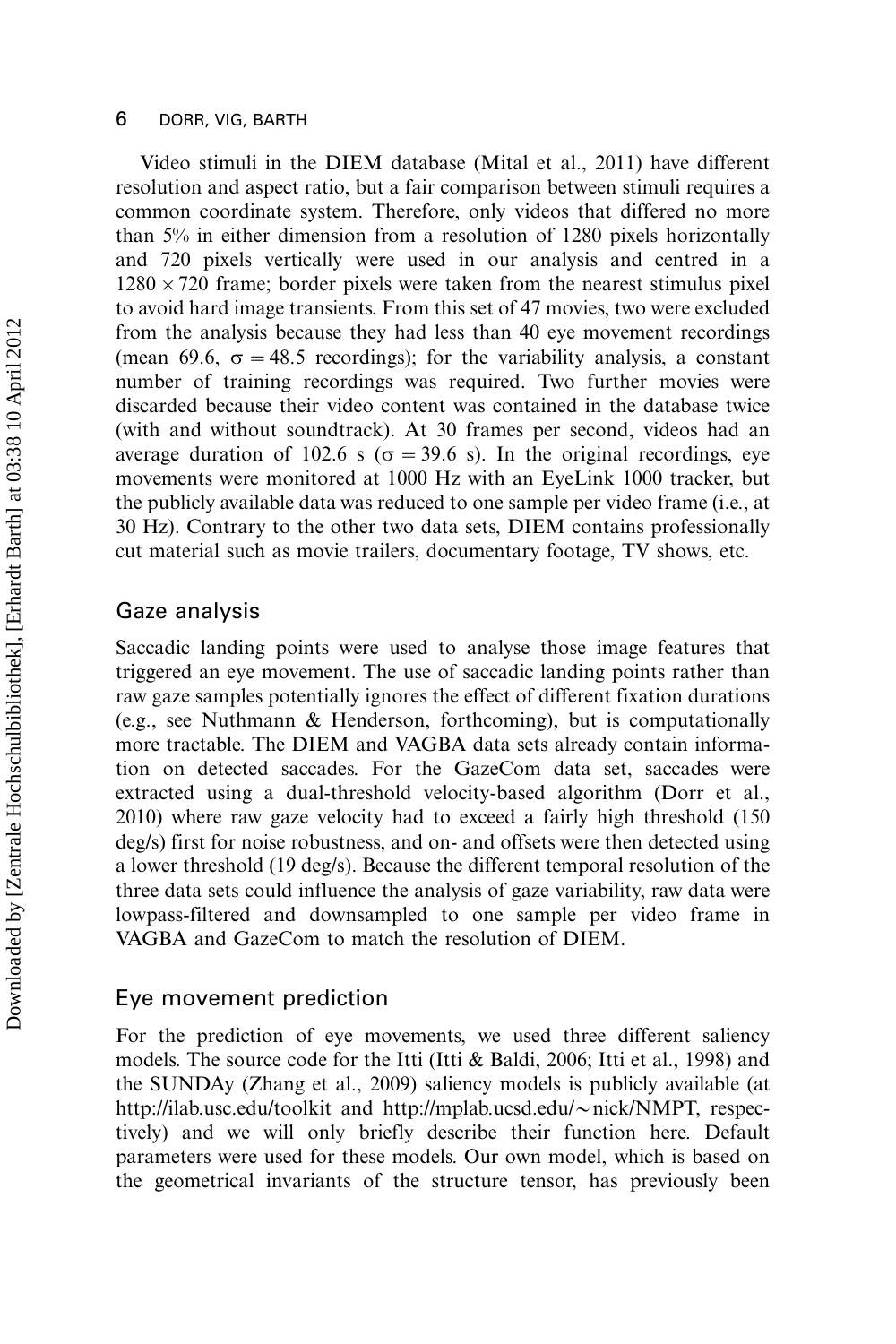described for greyscale videos in (Vig et al., 2009, in press); we here use it to operate in two different colour spaces.

### Itti Maxnorm model

Itti's Maxnorm model is an implementation of the classical saliency map of Koch and Ullman (Koch & Ullman, 1985). In its first, preattentive phase, various low-level features, such as intensity, orientation, colour, flicker, and motion, are extracted in parallel on multiple scales. Then, from the combination of centre-surround feature maps (so-called conspicuity maps), a master saliency map is generated, on which biological mechanisms, such as winner-takes-all competition and inhibition of return, bias the selection of the next location to be fixated. Different fusing schemes of the individual feature-specific saliency maps have been proposed. Here we use the Maxnorm normalization scheme, in which the fusion of conspicuity maps is based on normalized summation.

# SUNDAy model

In SUNDAy, saliency is computed as the self-information of low-level visual features. In the context of eye movement prediction, self-information quantifies the intuitive assumption that novel items draw human gaze. In the formulation of (Zhang et al., 2009), self-information and the probability of the presence of a visual feature are inversely proportional, i.e., rarer features are more informative. As opposed to existing approaches, feature statistics are here learned from a large collection of natural videos, and are not based on movies in the three data sets analysed here.

## Geometric invariants of the structure tensor

Greyscale videos are signals that can change in any of their three dimensions. Due to the spatiotemporal correlations in natural scenes, however, natural videos often locally change little or at all: Neighbouring pixels (in space and time) typically have the same or similar intensity. The *intrinsic dimensionality* of an image region (Zetzsche  $\&$  Barth, 1990) formalizes and quantifies this observation and describes the number of degrees of freedom that are used locally (Figure 1). It can be shown that image regions with an intrinsic dimension  $(inD)$  of less than two, such as uniform regions and straight edges, are redundant (Barth, Caelli, & Zetzsche, 1993; Mota & Barth, 2000), and that regions with higher  $iD$  are not only more informative, but also less frequent. As a consequence, encoding only image regions of higher  $iD$  is an example of efficient sparse codes, which might be a generic mechanism in neural systems (Barth, Dorr, Vig, Pomarjanschi, & Mota, 2010; Field, 1987; Olshausen & Field, 1996).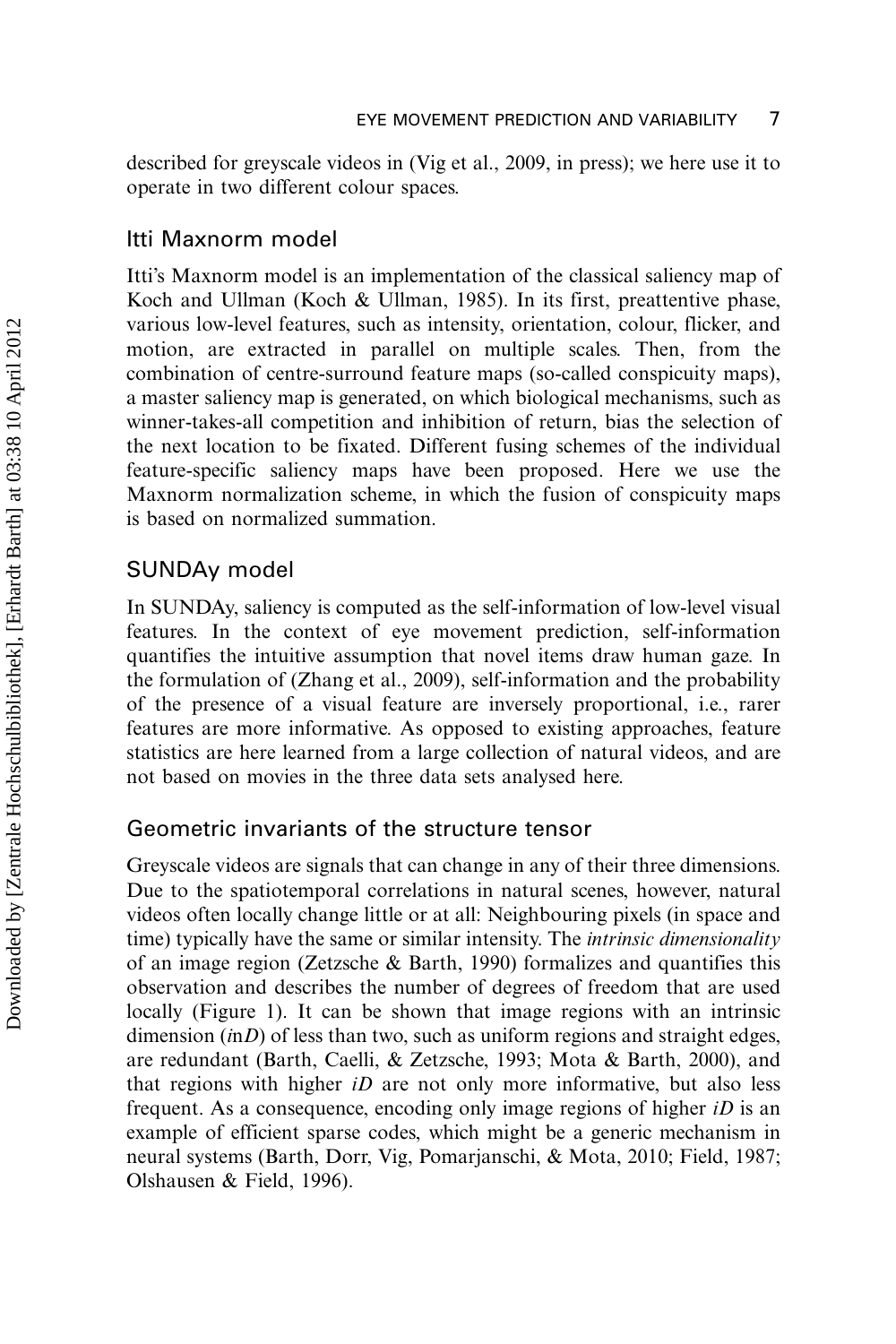

Figure 1. Example of geometrical invariants, which denote the locally used number of degrees  $n$  of freedom of a signal, i.e., the *intrinsic dimensionality inD*. See main text for an in-depth description. Contrast inverted and enhanced for better legibility, with same parameters for  $b-d$ . (a) Stillshot from original movie. (b) Invariant H, which represents regions with  $iD \geq 1$ . Regions with  $iD = 0$ , i.e., uniform regions, are suppressed. (c) Invariant S  $(iD \geq 2)$  that encodes static corners. Note the reduced response to straight edges. (d) Invariant  $K(i3D)$  that encodes spatiotemporal corners, i.e., regions where the signal changes in all three dimensions. To view this figure in colour, please see the online issue of the Journal.

The intrinsic dimensionality of an image region can be computed by several methods, and we will here describe the approach based on the structure tensor, which is a common tool in computer vision (Jähne, 1999). For every pixel, the partial spatiotemporal derivatives are taken (typically, after an appropriate low-pass filter operation to increase noise robustness; in this paper, we used a five-tap binomial filter), and the products of all possible pairs of the derivatives  $f_x, f_y, f_t$  are computed. Because natural videos contain not only greyscale information, but  $q$  colour channels, this first requires the definition of a suitable scalar product for vectorial pixels, and we here use

$$
\vec{y} \cdot \vec{z} = \sum_{k=1}^{q} a_k y_k z_k
$$

for vectors

$$
\vec{y} = (y_q, ..., y_q), \quad \vec{z} = (z_q, ..., z_q)
$$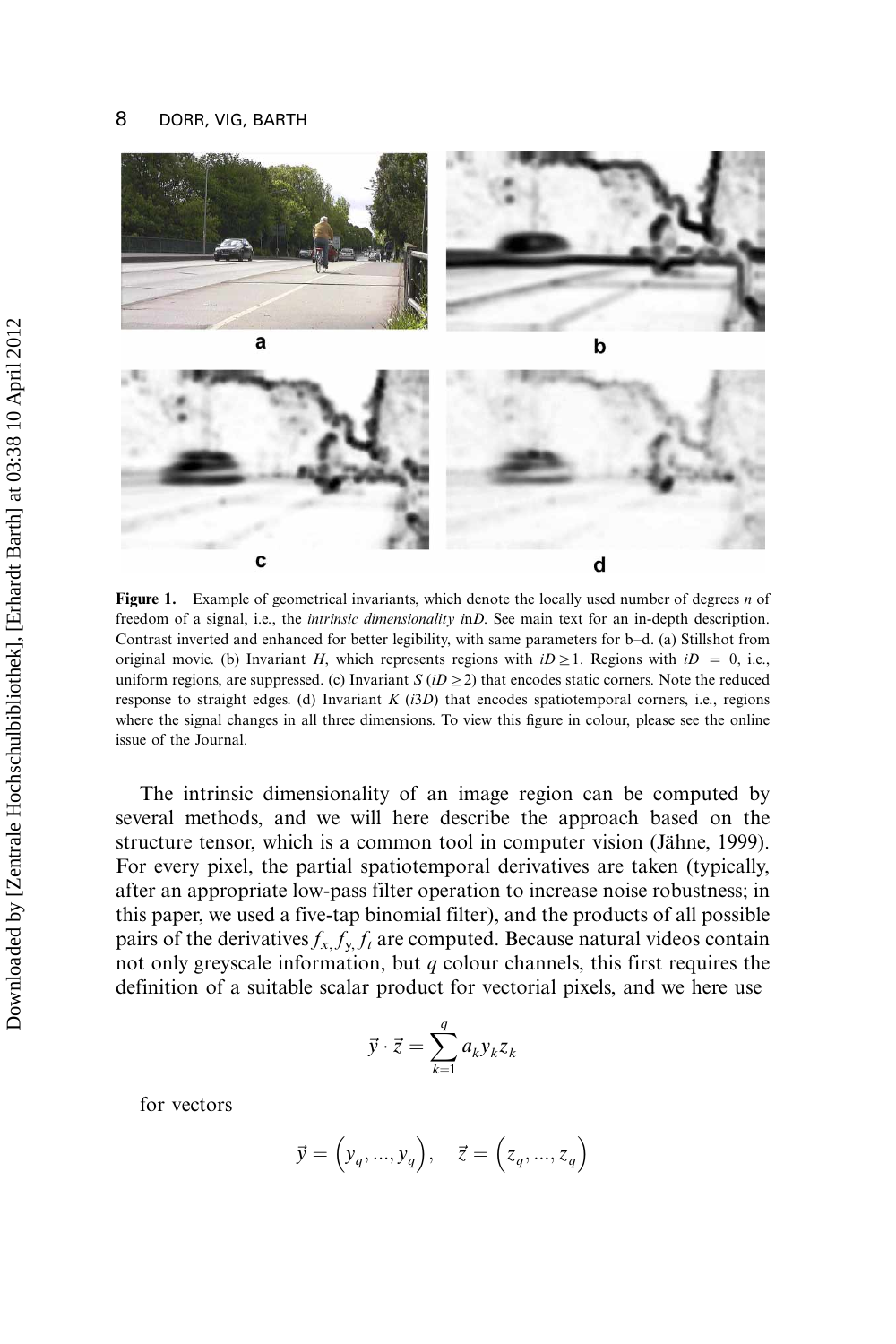The  $a_k$  are weights that can be used to adjust the relative importance of individual colour channels. We here perform the saliency computations in two different colour spaces that both have one luminance channel and two channels of colour opponency information. The first, straightforward choice is the canonical colour space for video files,  $Y C_b C_r$ ; the second, Lab, is optimized towards the human visual system and is perceptually uniform (Poynton, 2003). In both colour spaces, the two colour opponency channels have much smaller dynamic range than the luminance channel, and larger  $a_k$ for these channels can compensate for this difference; we here used the inverse of the channel's mean energy.

Finally, the products of derivatives are smoothed with a spatiotemporal low-pass filter  $\omega$ , here chosen to be five-tap spatiotemporal binomials, and we arrive at the structure tensor J:

$$
J = \omega(x, y, t) * \begin{pmatrix} ||\vec{f}_x||^2 & \vec{f}_x \cdot \vec{f}_y & \vec{f}_x \cdot \vec{f}_t \\ \vec{f}_x \cdot \vec{f}_y & ||\vec{f}_y||^2 & \vec{f}_y \cdot \vec{f}_t \\ \vec{f}_x \cdot \vec{f}_t & \vec{f}_y \cdot \vec{f}_t & ||\vec{f}_t||^2 \end{pmatrix}
$$

The intrinsic dimensionality can now be computed based on the eigenvalues  $\lambda_i$  of **J**, or, alternatively, on its minors. Those pixels where the geometric invariants  $H$ , S, or K are nonzero denote regions of at least *iD* one, two, or three, respectively:

$$
H = \lambda_1 + \lambda_2 + \lambda_3 (iD \ge 1)
$$
  
\n
$$
S = \lambda_1 \lambda_2 + \lambda_1 \lambda_3 + \lambda_2 \lambda_3 (iD \ge 2)
$$
  
\n
$$
K = \lambda_1 \lambda_2 \lambda_3 (iD = 3)
$$

Put in less mathematical and more intuitive terms, uniform regions that do not change in any direction are intrinsically zero-dimensional (i0D, no response in  $H$ , S, or K); at a static edge, the signal changes only in one direction orthogonal to the edge and is thus  $iD$  (response in  $H$ ), and static corners are  $i2D$  (response in H and S). Temporally transient corners change in all possible directions and are  $i3D$  (response in H, S, and K). It should be noted, however, that these correspondences are not necessarily perfect in complex natural scenes because of geometric distortions, camera noise, and small camera motions (Figure 1).

The bandwidth of the derivatives constrains feature extraction to a narrowband spatiotemporal scale, but natural scenes are characterized by a very wide distribution of spatiotemporal frequencies. We therefore computed the invariants  $H$ ,  $S$ , and  $K$  on each level of a spatiotemporal Gaussian pyramid that was created by iteratively low-pass filtering and downsampling the input video. For the DIEM and the GazeCom data sets, we created a pyramid with five spatial and five temporal scales; for the shorter movie clips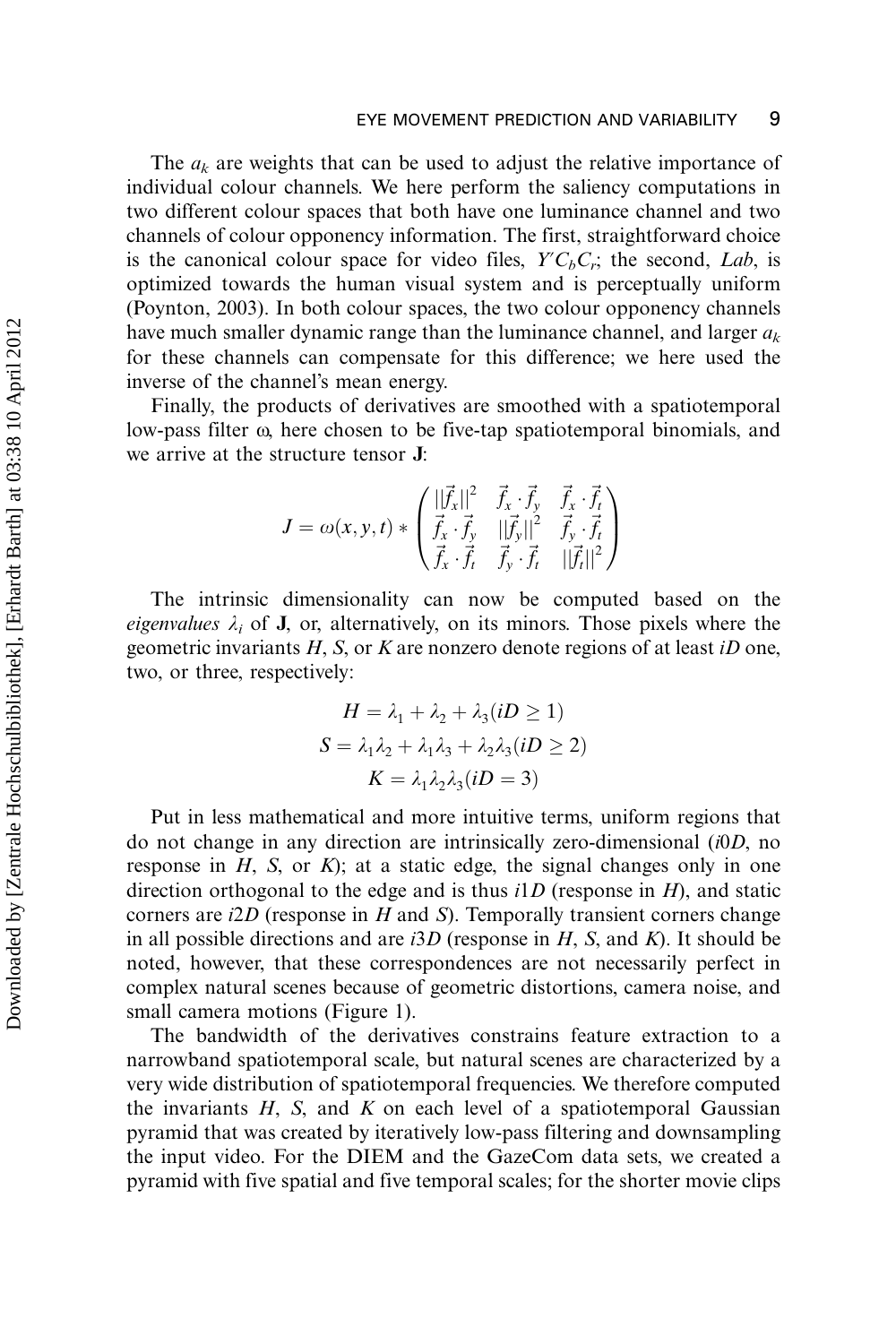in the VAGBA data set, the temporal border effects would have rendered most of the data unusable, so that we computed a five-by-three pyramid only.

Even the invariants computed on only a single scale can be used as the equivalent of a saliency map. However, better performance can be achieved by learning the structural differences of fixated and nonfixated image patches using machine learning techniques. In principle, one could directly feed the pixels of image patches (or movie subvolumes) into an automatic classifier, where patches that were fixated by human observers are assigned a positive class label, and randomly selected, nonfixated patches are assigned a negative label. In practice, however, the curse of dimensionality renders this approach impossible, because the required number of dimensions grows with the number of pixels. We therefore pooled the feature energy  $e_{s,t}$  on each spatiotemporal scale s,t in a spatial  $2.4 \times 2.4$  degree (for GazeCom and VAGBA) or  $1.2 \times 1.2$  degree (for DIEM) neighbourhood around fixation; these optimal window sizes relate to the dominant scale and the amount of clutter in each data set and were thus inferred separately by cross-validation:

$$
e_{s,t} = \sqrt{\frac{1}{W_s H_s} \sum_{i=-W_s/2}^{W_s/2} \sum_{i=-H_s/2}^{H_s/2} I_{s,t}^2 (x_s - i, y_s - j)}
$$

with  $W_s$ ,  $H_s$  the window size in pixels at spatial scale s, t the temporal scale, and I the feature map (i.e., one of the geometrical invariants  $H$ , S, or  $K$ ).

Furthermore, randomly selecting negative examples overestimates predictability because of the centre bias of both the photographer and the subjects. We shuffled scanpaths from other movies to generate negative examples, thereby maintaining a constant spatiotemporal distribution of fixations in the two classes.

Finally, the set of feature energies on all spatiotemporal scales at video location  $p_i$  together with a class label  $l_i$ 

$$
\left( e_{0,0},e_{0,1}...,e_{S-1,T-1},l_{i}\right)
$$

was fed into a standard classification algorithm. We used a soft-margin Support Vector Machine (Chang & Lin, 2001) that fits the optimally separating hyperplane through the training data in a feature space whose dimensionality was reduced to the number of spatiotemporal scales by the energy pooling. Optimal parameters were found by cross-validation on a training set (two thirds of the data for the larger sets VAGBA and DIEM; all movies but one for GazeCom); prediction performance is reported as the area under the curve (AUC) for the receiver-operating characteristic for the remaining, test data that was previously unseen by the classifier. This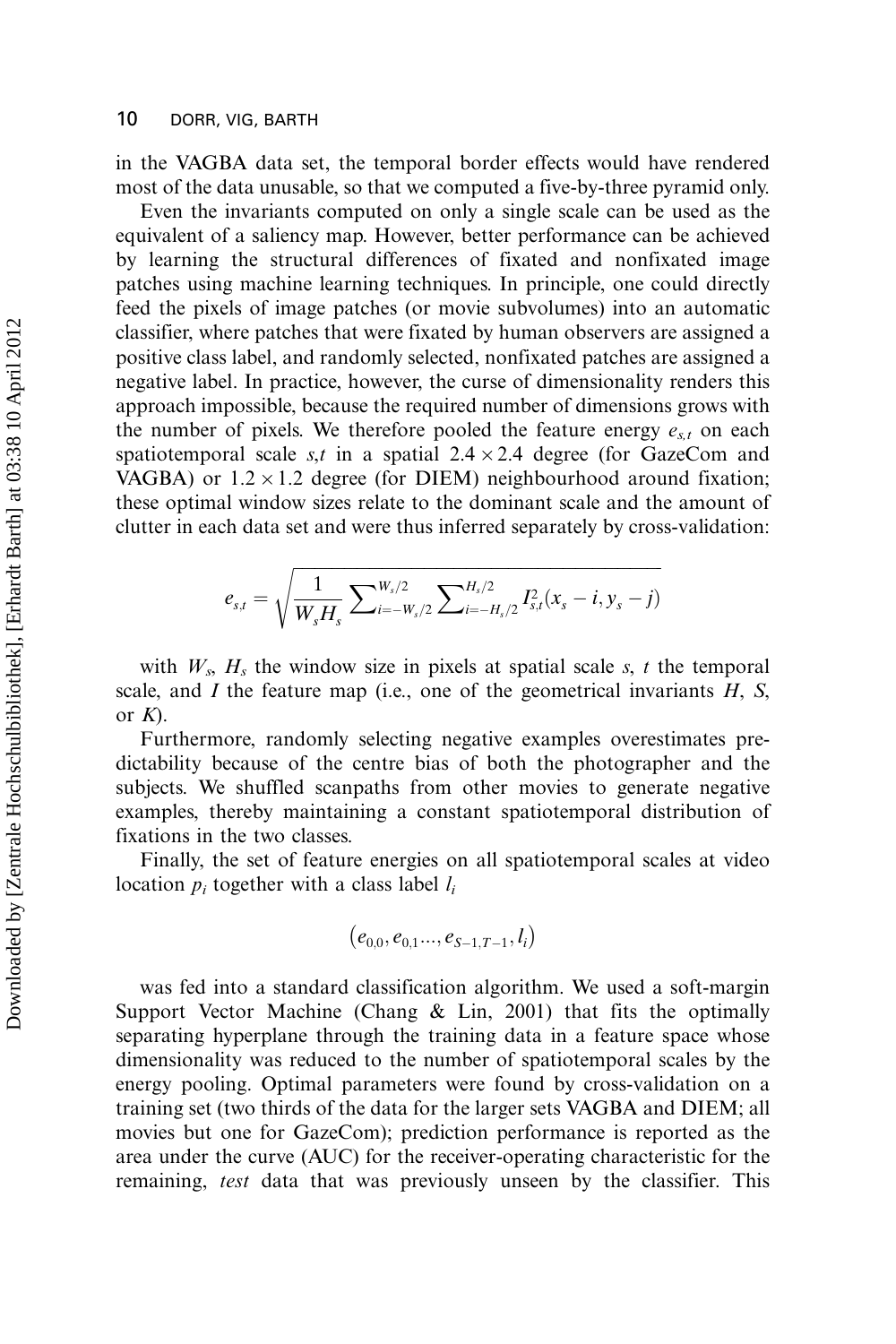procedure was repeated until each movie had been part of the test set once and thus received a prediction score.

#### Variability analysis

Unless observers look at the same set of locations in exactly the same order, it is difficult to assess the (dis-)similarity of two scanpaths. Depending on the task at hand and the visual stimulus, the minimum spatiotemporal distance or change in order of fixations that gives rise to a meaningful difference may not be the same. We here use the Normalized Scanpath Saliency (Peters et al., 2005) extended to the dynamic domain (Dorr et al., 2010), which is based on a superposition of spatiotemporal Gaussians at each gaze sample (note that for this analysis, raw gaze samples instead of saccades are used).

For each movie, N observers  $i=1,...,N$  were chosen randomly as a training set, and a spatiotemporal Gaussian ( $s_x, s_y = 64$  pixels,  $s_t = 33$  ms) centred around each of their gaze samples  $\vec{x}_i^j$   $(j = 1, ..., M_i)$  was placed in a fixation map  $F$ :

$$
F(\vec{x}) = \sum_{i=1}^{N} \sum_{j=1}^{M_i} G_i^j(\vec{x})
$$

with

$$
G_i^j(\vec{x})=e^{\overbrace{\left(\vec{x}-\vec{x}_i^j\right)^2}}^{\left(\vec{x}-\vec{x}_i^j\right)^2}
$$

F was subsequently normalized to zero mean and unit standard deviation to obtain an NSS map N, and the NSS score was computed as the mean of the NSS map values at the gaze samples of a test observer  $k$ ,

$$
NSS = \frac{1}{M_k} \sum_{j=1}^{M_k} N(\vec{x}_k^j)
$$

This was repeated for 500 randomly drawn realizations of subjects into training and test sets.

#### RESULTS

Prediction performance for the different saliency models on all data sets is listed in Table 1, where subscripts Y and L denote the colour spaces  $Y C_b C_r$ and Lab, respectively. Several patterns clearly emerge. First, the predictor based on the geometric invariant  $K$  performs best on all three data sets; a paired Wilcoxon's test over individual movies shows the difference to be statistically significant at  $p < 0.01$  for all intermodel comparisons except for S (both  $S_Y$  and  $S_U$ ) and SUNDAy, which are not significantly different.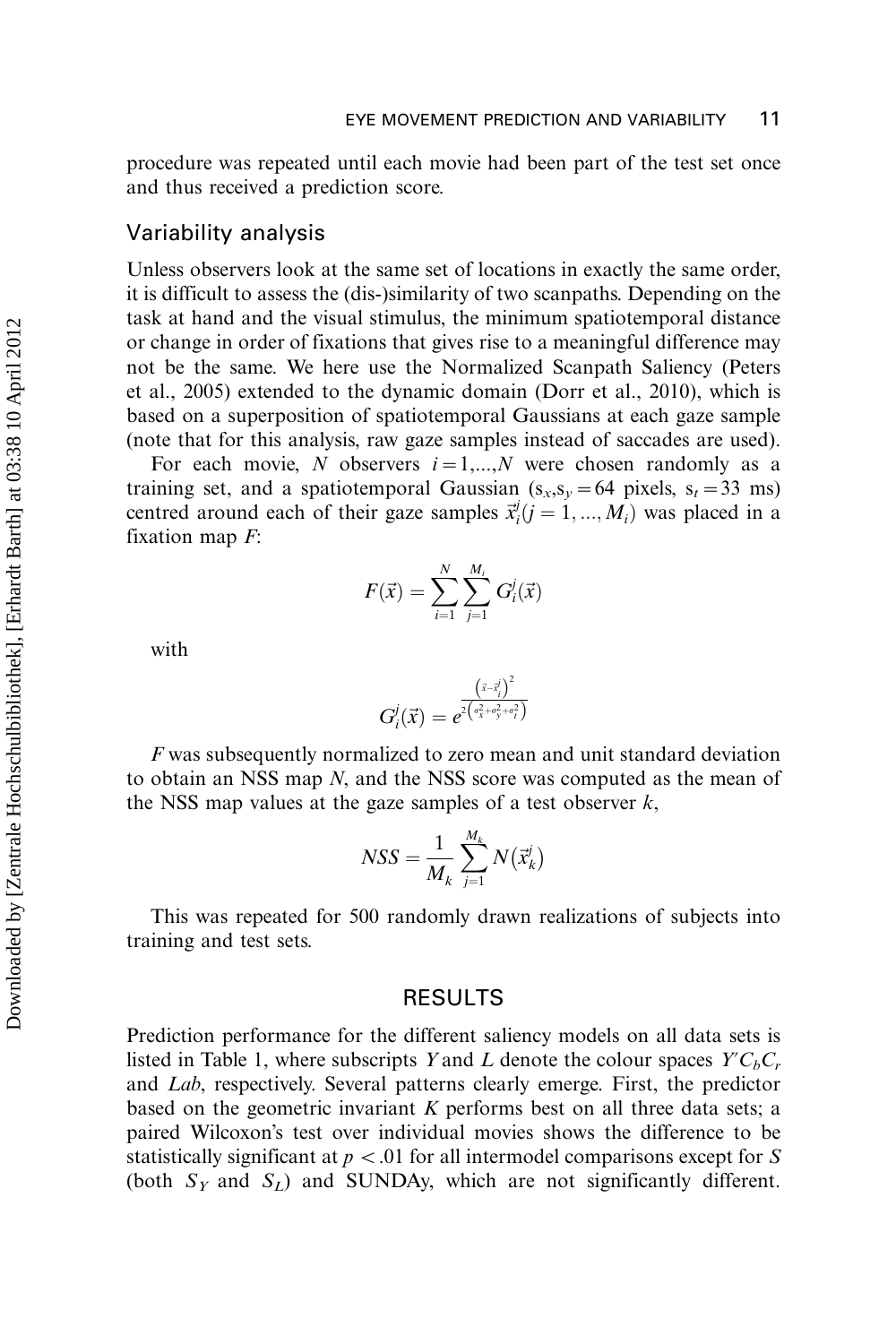#### 12 DORR, VIG, BARTH

| Model              | GazeCom data set | VAGBA data set | DIEM data set |
|--------------------|------------------|----------------|---------------|
| $H_Y$              | 0.661            | 0.719          | 0.630         |
| $H_L$              | 0.673            | 0.733          | 0.623         |
| $\boldsymbol{S}_Y$ | 0.670            | 0.730          | 0.640         |
| $S_L$              | 0.675            | 0.735          | 0.639         |
| $K_Y$              | 0.687            | 0.778          | 0.653         |
| $K_L$              | 0.689            | 0.781          | 0.646         |
| Itti               | 0.623            | 0.704          | 0.628         |
| <b>SUNDAy</b>      | 0.640            | 0.746          | 0.645         |

| TABLE 1                                                                          |  |
|----------------------------------------------------------------------------------|--|
| ROC scores for the different saliency models on the three eye movement data sets |  |

The predictor based on the geometric invariant  $K$ , regardless of colour space, consistently outperforms the other predictors; performance is poorest for the DIEM data set.

Second, the choice of colour space has a significant impact on predictability. Even though  $Y C_b C_r$  and Lab are conceptually similar, the perceptually uniform Lab space improves results for GazeCom and VAGBA, but decreases predictive power for DIEM. This effect is in line with the overall pattern that performance differs significantly for the three data sets. On the professionally made footage of the DIEM data set, predictability based on low-level features is worst. Better prediction is achieved for the GazeCom and VAGBA data sets, where movies were recorded with a static camera in essentially random in- and outdoor scenes.

In Figure 2, we plot prediction performance for all movies from the three data sets combined for selected pairs of saliency models. We do not show all possible pairs of models because the invariants  $H$ ,  $S$ , and  $K$  form sub- and superset relationships, respectively. For example,  $S<sub>Y</sub>$  responds to intrinsically at least two-dimensional features and therefore is a superset of  $K<sub>X</sub>$ , which responds to i3D features; as a consequence, their correlation is almost perfect (correlation coefficient .923).

Despite different absolute performance for the whole data set, performance on the individual movies is correlated also across different classes of saliency models. The Itti model is modestly correlated with, e.g., SUNDAy and K (correlation coefficient .491 and .513, respectively), but SUNDAy and K are highly correlated with a coefficient of .901.

Empirical cumulative distribution functions of the Normalized Scanpath Saliency in the three data sets are shown in Figure 3. Intersubject gaze variability is highest, i.e., NSS is lowest, in the GazeCom data set that contains both some relatively inanimate as well as very cluttered scenes, e.g., a boat in the distance or a busy roundabout seen from a church tower. Videos in the VAGBA set were also recorded with a static camera in everyday situations, but occasionally show people interacting with, i.e.,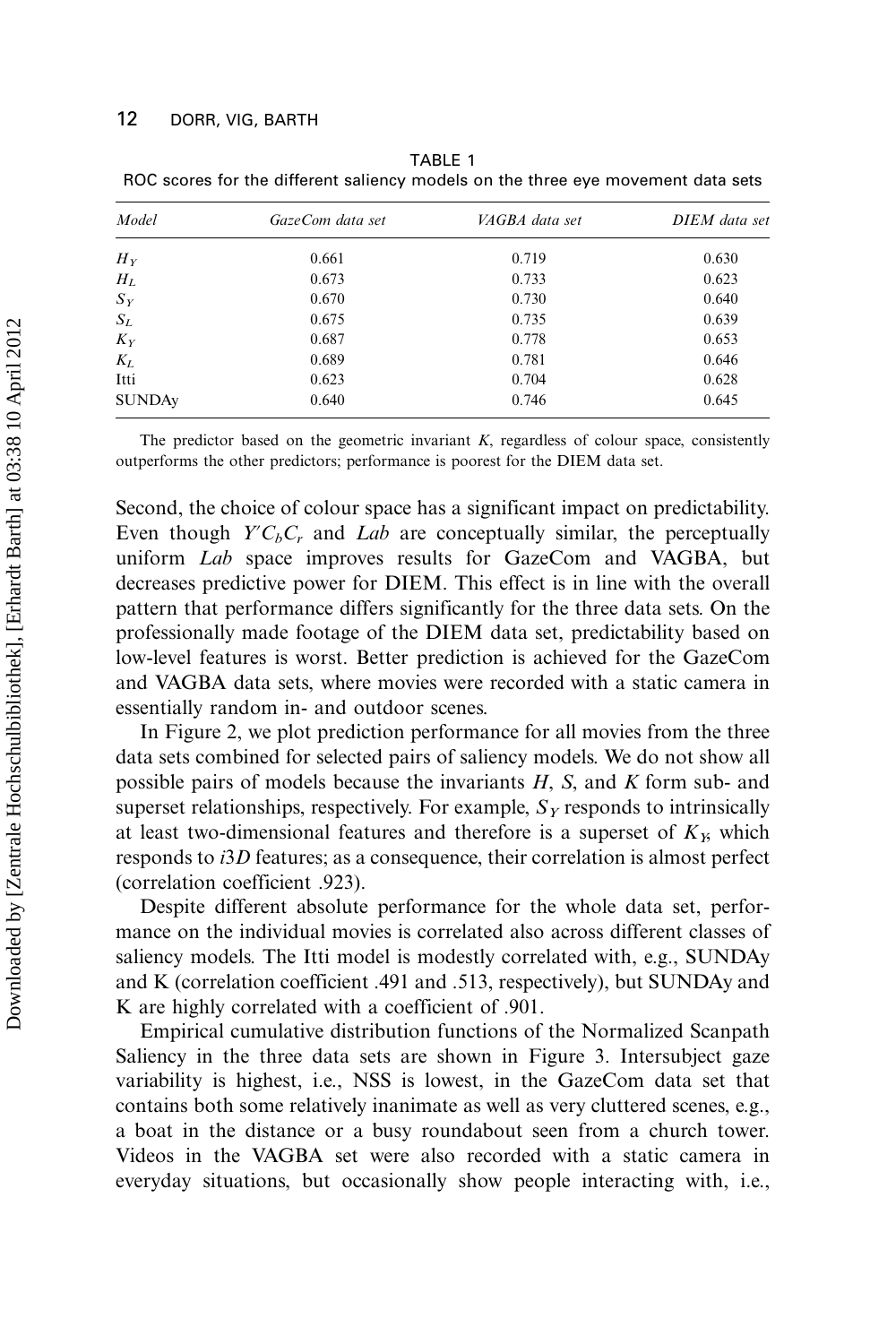

Figure 2. Prediction performance of the three saliency models on individual movies is highly correlated. Dashed line indicates equal performance, solid line shows best linear fit of the data. (a) Invariant K vs. invariant H. (b) Itti model vs. invariant K. (c) SUNDAy model vs. invariant K. (d) SUNDAy model vs. Itti model.

posing in front of, the camera, which leads to a very high gaze coherence. On average, the highest gaze coherence can be found in the DIEM data set with its professionally made advertisements and Hollywood-style material. All pairwise comparisons with a Kolmogorov-Smirnov test show statistically significant differences at  $p < .001$ .

Finally, Figure 4 shows a scatterplot of gaze predictability for individual movies, based on  $K<sub>X</sub>$  against gaze coherence. The solid lines depict separate linear fits for the three data sets. For the two non-professional data sets (GazeCom and VAGBA, black and red symbols), gaze coherence is positively correlated with predictability, i.e., less variable eye movements are easier to predict based on low-level image features alone. Removal of those six movies from the VAGBA data set that show faces directly turned towards and interacting with the camera, and which have the highest NSS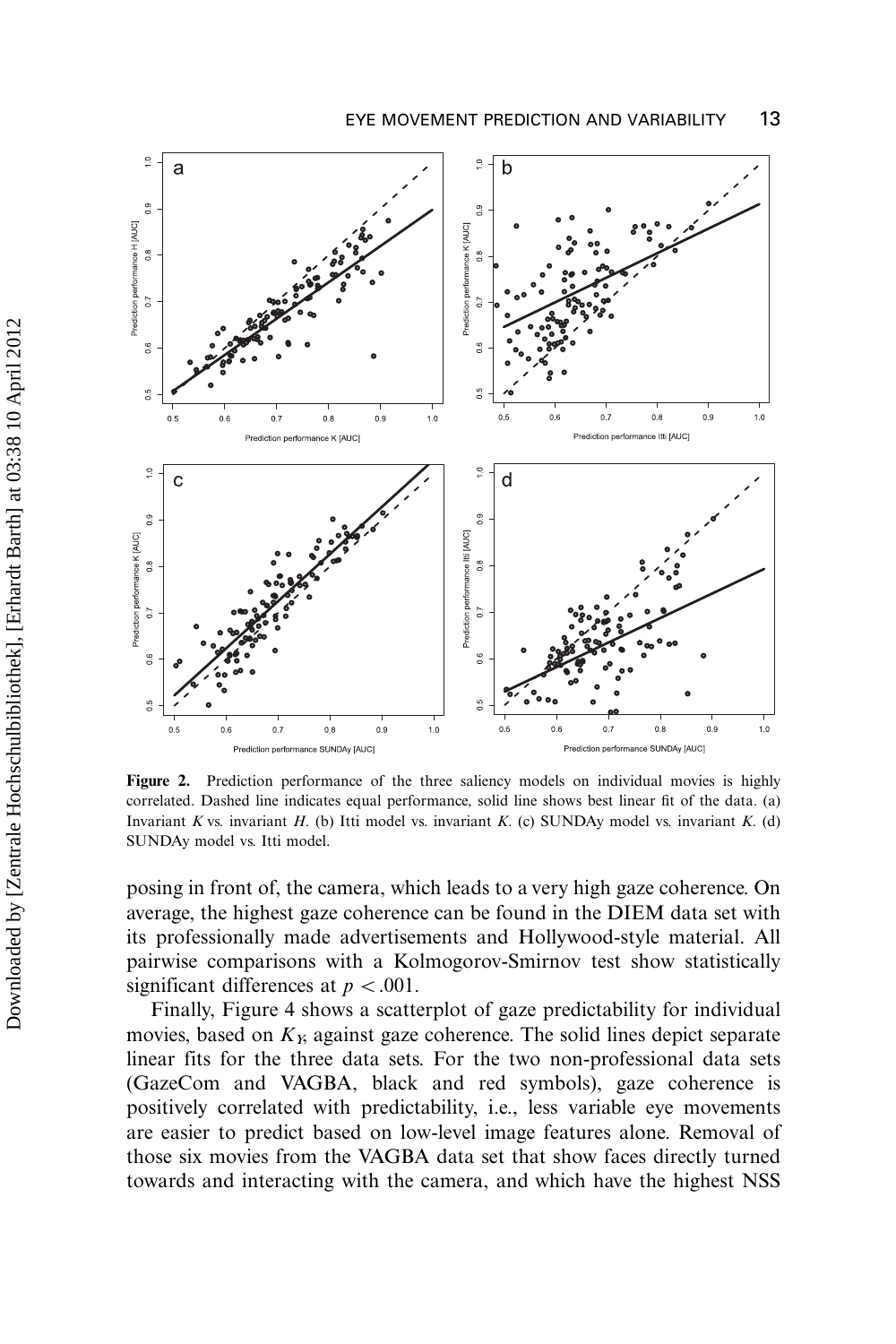

Gaze coherence [NSS]

Figure 3. Intersubject gaze variability differs significantly in the three data sets under study (Kolmogorov-Smirnov test, all pairwise comparisons  $p < .001$ ). Variability is lowest (NSS coherence is highest) for the DIEM data set of professionally directed and cut material such as TV shows, movie trailers, and documentaries. The VAGBA and GazeCom data sets were recorded by quasirandomly placing a camera on a tripod in public places such as at crossroads, in parks, etc., and gaze variability is higher. In some VAGBA movies, however, recorded persons interact with the camera/the viewer. To view this figure in colour, please see the online issue of the Journal.

scores, leads to a remarkable result (dashed line in Figure 4). The slopes of the fits for the two nonprofessional data sets are now almost identical (0.00176 GazeCom, 0.00179, VAGBA without outliers;  $p < .08$  and  $p < .02$ , respectively). For DIEM, however, eye movements on movies with greater gaze coherence are less predictable; the negative slope is not statistically significant, though.

### **DISCUSSION**

In this paper, we have investigated some aspects of eye movement predictability and variability on natural video data sets. We analysed three data sets of high-resolution videos that recently were made publicly available and we found large differences in eye movement behaviour between data sets.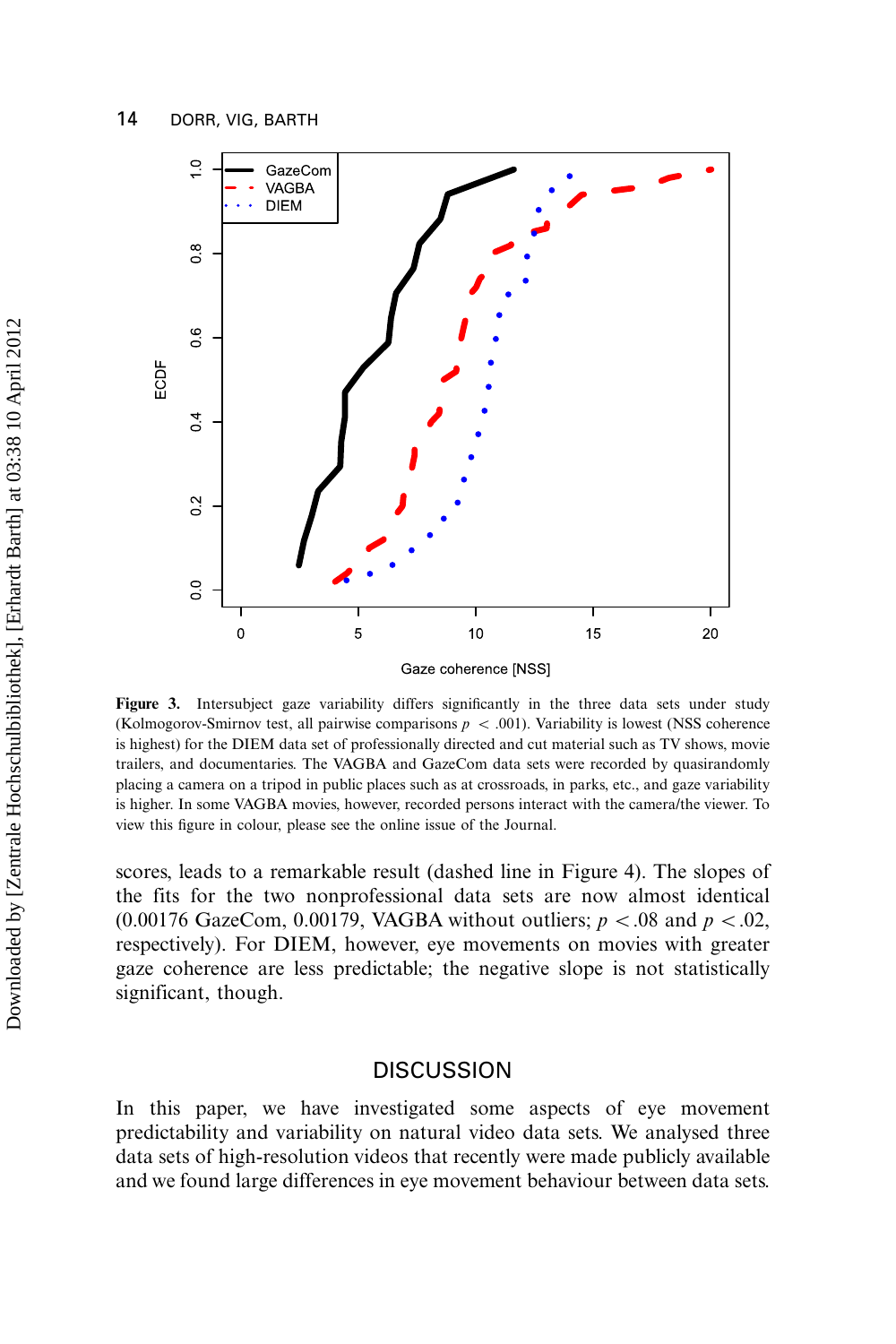

Inter-subject gaze coherence [NSS]

Figure 4. Correlation of eye movement coherence and predictability. In the two naturalistic data sets GazeCom (black crosses) and VAGBA (red triangles), prediction performance is better for movies where eye movements are more similar between observers. Out of VAGBA's 50 movies, six show people directly posing for and interacting with the camera; when these movies, which also have the highest coherence scores, are removed from the analysis, the fits for GazeCom and VAGBA become almost parallel (dashed line). Blue plusses show data for DIEM with professional material; the negative slope is not statistically significant. To view this figure in colour, please see the online issue of the Journal.

This finding replicates previous research that professionally edited material elicits different gaze patterns than more naturalistic stimuli without cuts or deliberate gaze-guidance techniques, such as placing single objects of interest free of distractors at shallow depth of field (Dorr et al., 2010; Mital et al., 2011; Vig et al., 2011).

We then evaluated the predictability of eye movements, using several state-of-the-art models of saliency and two different colour spaces. Doing so on several data sets is especially useful because this approach tests how well a model generalizes to arbitrary input data; repeatedly running and finetuning a model on one particular data set might lead to overfitting. Indeed, we found that a conceptually very simple model based on the invariant  $K$  of the structure tensor consistently outperformed the more complex Itti and SUNDAy models. Even the invariant  $H$ , which very generically describes the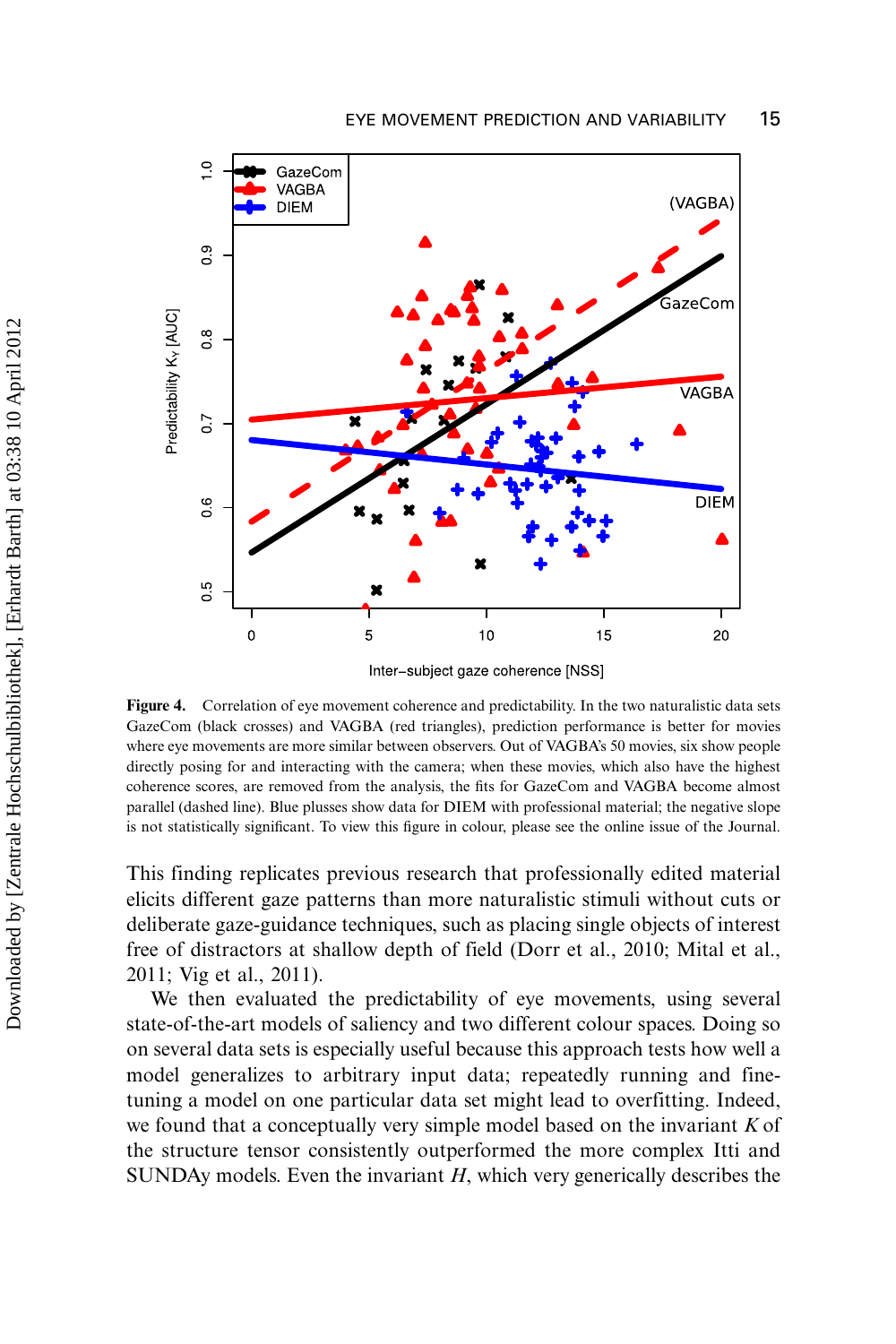amount of signal change in any dimension, performs better than the Itti saliency model and comparably to the SUNDAy model. However, the absolute differences between models are relatively small, and their performance is highly correlated, i.e., videos that can be predicted well with one saliency model will also be predicted reasonably well with another model. Of particular interest is the almost perfect correlation between SUNDAy and K (correlation coefficient .901). This indicates that SUNDAy uses good features to predict eye movements already, but  $K$  in combination with machine learning achieves superior performance by optimizing parameters such as thresholds to the particular data set. Overall, these results question the assumption that more complex models of low-level saliency can close the gap between the current and perfect prediction performance.

The causal link between image saliency and eye movements that has been put forward previously has recently also come under more fundamental criticism (Tatler et al., 2011). For many practical purposes, however, the distinction between low-level features and high-level, semantic factors might be a moot point. For example, the remarkable ability of human observers to very rapidly and preconsciously saccade towards static images of animals (Drewes, Trommersha¨user, & Gegenfurtner, 2011; Kirchner & Thorpe, 2005) indicates that reliable relationships between low-level features and ecologically relevant objects exist. Even more so, under natural, i.e., dynamic conditions, motion is tightly linked to semantically meaningful objects precisely because the ability to move makes predator or prey relevant. Conversely, the absence of low-level features under natural conditions typically also implies the absence of coherent objects. We would therefore hypothesize that the low-level features at a given time determine a set of potential saccade targets from which the actual saccade target is selected based on the history of previous saccades and on simple mechanisms such as inhibition of return and with a task-specific bias (for a population averaging account of saccade selection in visual search, also see Zelinsky, forthcoming).

In a further analysis, we studied the relationship between predictability and variability of eye movements. Previous work by Mital et al. (2011) showed that gaze samples in often-fixated regions (dense gaze clusters) were better predictable. Here, we computed the correlation of predictability and gaze coherence not at the level of individual gaze samples, but for entire video clips. For the two more natural data sets, GazeCom and VAGBA, we also found a positive correlation; in other words, image regions that draw many fixations are more distinct from nonfixated control regions in their low-level features than image regions that are fixated less often. This result would imply that eye movements are at least partially determined by lowlevel saliency. Remarkably, the slope of a linear fit of predictability versus gaze coherence was almost identical for GazeCom and VAGBA after those movies were removed from VAGBA that are ''staged''. These movies show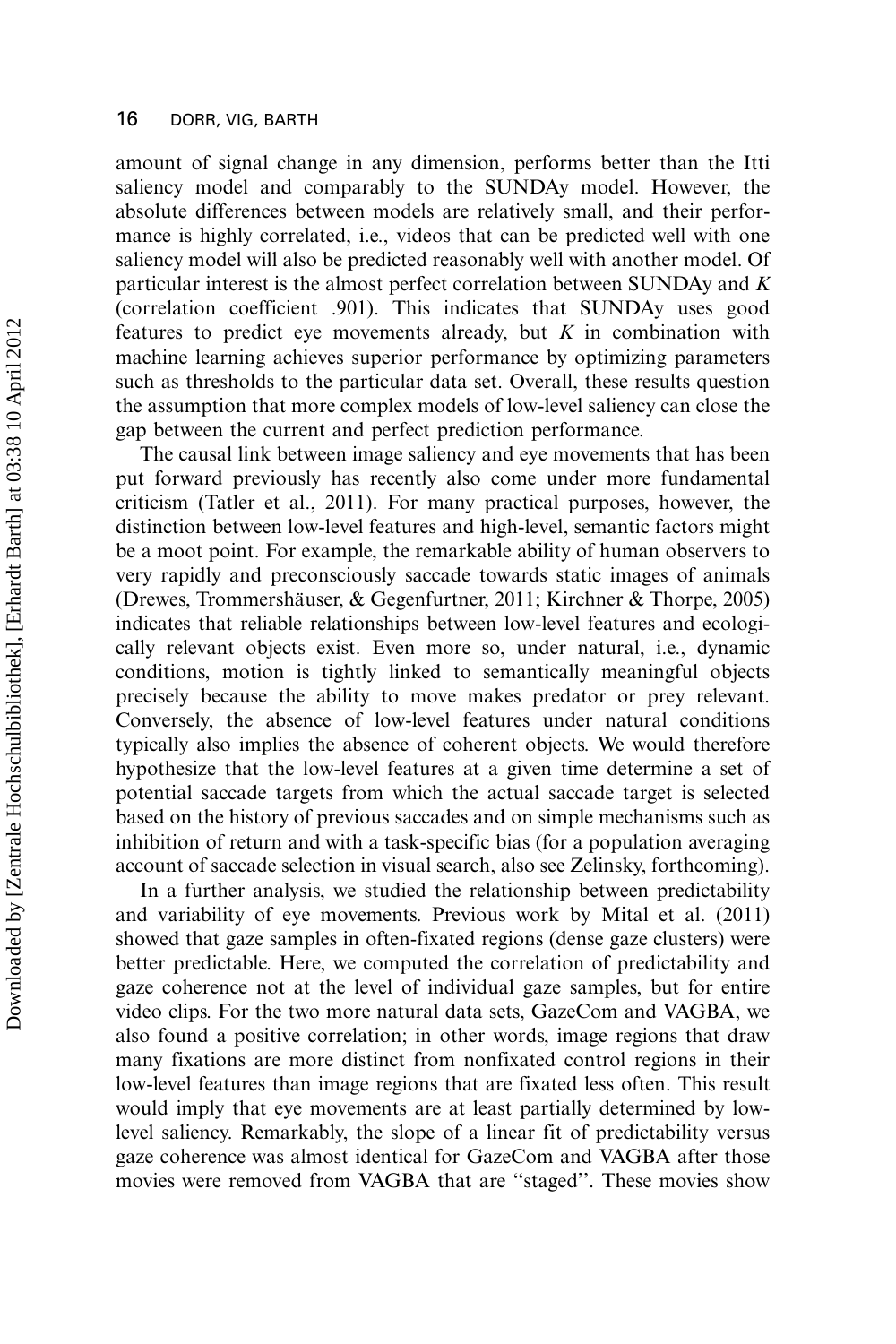faces directly interacting with the camera, and these very strong high-level cues override any bottom-up saliency (Einhäuser, Spain, & Perona, 2008).

However, contrary to the finding of Mital et al. (2011) at the level of individual gaze samples, we found no positive correlation of predictability and coherence for the DIEM data set at the movie level; we also found no such correlation for a global comparison of all data sets. Surprisingly, the professionally made movies are the least predictable, but also the most coherent. We believe this reduced variability is due to the explicit and implicit gaze-guidance strategies of the movie directors (Dorr et al., 2010; Hasson et al., 2008; Mital et al., 2011). At the same time, this type of movie cannot be predicted well. One possible explanation for this result might be the frequent occurrence of scene cuts. Cuts induce spatiotemporal transients in the saliency map; because they are often ignored by the subjects (Smith  $\&$ Henderson, 2008), they increase the number of image regions falsely identified as salient. Moreover, we have shown previously that professional videos do not exhibit the near zero average time lag between salient events and eye movements (Vig et al., 2011) and it may well be that the predictions that we make are based on the wrong time lag more often than in other movies.

Overall we have given a comprehensive overview of the state of the art in analysing eye movements made on natural videos and have provided novel results on the generalization performance of saliency models and the impact of different colour representations. Further, we have systematically analysed the predictability and variability of eye movements relative to different saliency measures and have found significant correlations both between eye movements and saliency and between the predictability and the variability of eye movements. Despite the emergence of some global patterns, the various differences we found for different data sets and subtle parameter choices indicate that the large field of research on saliency models should agree on well-defined benchmark data sets that have become standard in the machine learning and computer vision communities. However, the ultimate and objective approach to quantify our understanding of eye movements and saliency will be to evaluate the models in terms of how well one can deliberately change eye movement patterns through low-level feature modifications (Barth, Dorr, Böhme, Gegenfurtner, & Martinetz, 2006).

## **REFERENCES**

Barth, E., Caelli, T., & Zetzsche, C. (1993). Image encoding, labeling, and reconstruction from differential geometry. CVGIP: Graphical Models and Image Processing, 55(6), 428-446.

Barth, E., Dorr, M., Böhme, M., Gegenfurtner, K. R., & Martinetz, T. (2006). Guiding the mind's eye: Improving communication and vision by external control of the scanpath. In B. E. Rogowitz, T. N. Pappas, & S. J. Daly (Eds.), *Human vision and electronic imaging*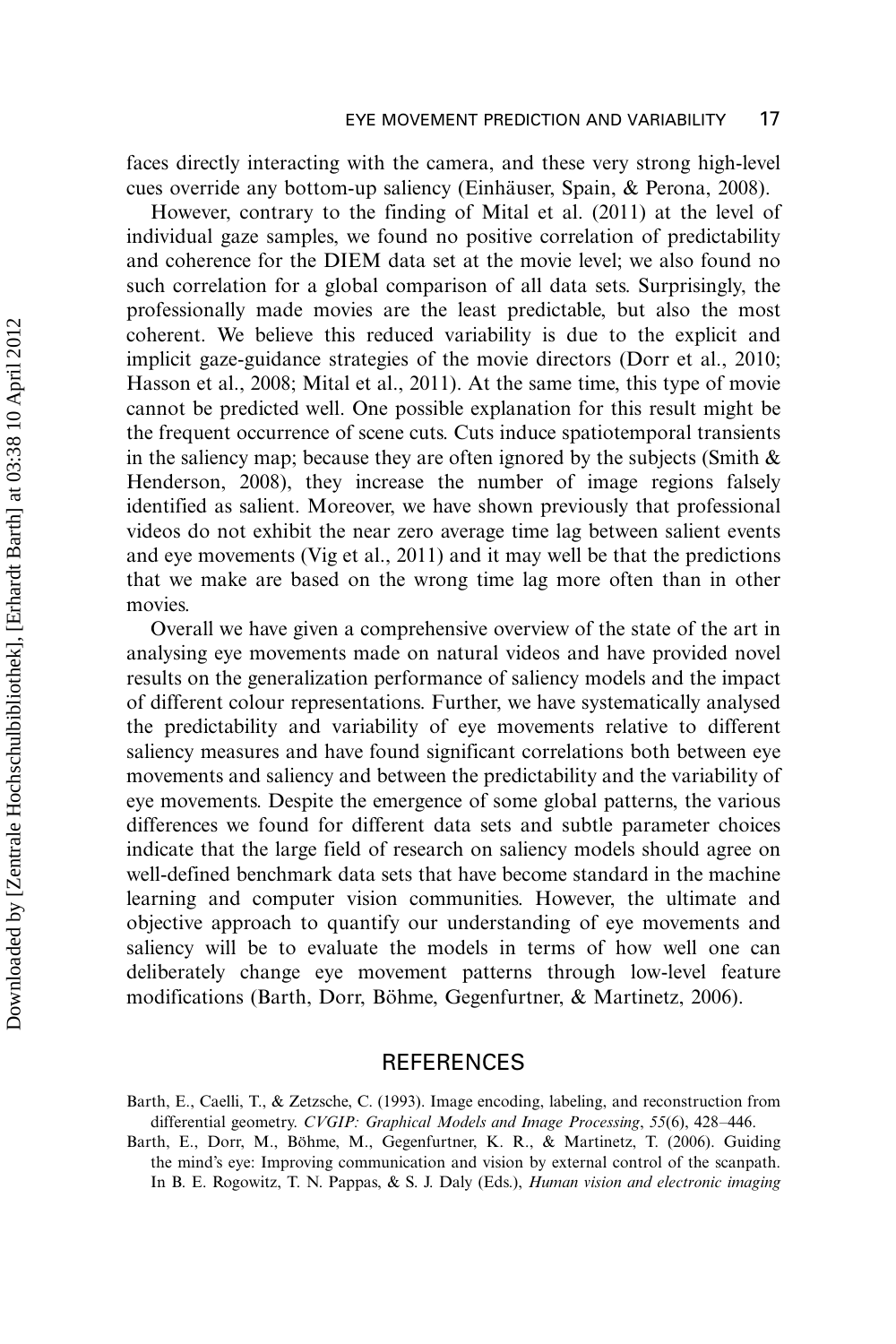$XI$  (Vol. 6057, pp. 116–123). Bellingham, WA: Society of Photo-Optical Instrumentation Engineers.

- Barth, E., Dorr, M., Vig, E., Pomarjanschi, L., & Mota, C. (2010). Efficient coding and multiple motions. Vision Research, 50(22), 2190-2199.
- Bruce, N., & Tsotsos, J. K. (2009). Saliency, attention, and visual search: An information theoretic approach. Journal of Vision,  $9(3)$ , 1-24.
- Chang, C. C., & Lin, C. J. (2001). LIBSVM: A library for support vector machines [Software]. Retrieved from<http://www.csie.ntu.edu.tw/cjlin/libsvm>
- Dorr, M., Martinetz, T., Gegenfurtner, K., & Barth, E. (2010). Variability of eye movements when viewing dynamic natural scenes. Journal of Vision,  $10(10)$ , 1-17.
- Drewes, J., Trommershäuser, J., & Gegenfurtner, K. R. (2011). Parallel visual search and rapid animal detection in natural scenes. Journal of Vision,  $11(2)$ , 1-21.
- Einhäuser, W., Rutishauser, U., & Koch, C. (2008). Task-demands can immediately reverse the effects of sensory-driven saliency in complex visual stimuli. Journal of Vision,  $8(2)$ , 1–19.
- Einhäuser, W., Spain, M., & Perona, P. (2008). Objects predict fixations better than early saliency. Journal of Vision,  $8(14)$ ,  $11-26$ .
- Everingham, M., van Gool, L., Williams, C. K. I., Winn, J., & Zisserman, A. (2010). The Pascal Visual Object Classes (VOC) challenge. International Journal of Computer Vision, 88(2), 303-338.
- Field, D. J. (1987). Relations between the statistics of natural images and the response profiles of cortical cells. Journal of the Optical Society of America, 4A, 2379-2394.
- Foulsham, T., & Kingstone, A. (forthcoming). Modeling the influence of central and peripheral information on saccade biases in gaze-contingent scene viewing. Visual Cognition.
- Gao, D., & Vasconcelos, N. (2009). Decision-theoretic saliency: Computational principles, biological plausibility, and implications for neurophysiology and psychophysics. Neural Computation,  $21(1)$ ,  $239-271$ .
- Guo, C., & Zhang, L. (2010). A novel multiresolution spatiotemporal saliency detection model and its applications in image and video compression. IEEE Transactions on Image Processing,  $19(1)$ ,  $185-198$ .
- Hasson, U., Landesman, O., Knappmeyer, B., Vallines, I., Rubin, N., & Heeger, D. J. (2008). Neurocinematics: The neuroscience of film. *Projections*,  $2(1)$ ,  $1-26$ .
- Itti, L. (2004). Automatic foveation for video compression using a neurobiological model of visual attention. IEEE Transactions on Image Processing, 13(10), 1304-1318.
- Itti, L. (2005). Quantifying the contribution of low-level saliency to human eye movements in dynamic scenes. *Visual Cognition*,  $12(6)$ ,  $1093-1123$ .
- Itti, L., & Baldi, P. (2006). Bayesian surprise attracts human attention. In Advances in neural information processing systems, Vol. 19 (NIPS 2005) (pp. 547–554). Cambridge, MA: MIT Press.
- Itti, L., Koch, C., & Niebur, E. (1998). A model of saliency-based visual attention for rapid scene analysis. IEEE Transactions on Pattern Analysis and Machine Intelligence, 20(11), 1254-1259.
- Jähne, B. (1999). Local structure. In B. Jähne & H. Haußecker (Eds.), Handbook of computer vision and applications (Vol. 2, pp. 209–238). San Diego, CA: Academic Press.
- Judd, T., Ehinger, K., Durand, F., & Torralba, A. (2009). Learning to predict where humans look. In Proceedings of IEEE international conference on Computer Vision (ICCV) (pp. 2106-2113). Los Alamitos, CA: IEEE Computer Society.
- Kienzle, W., Franz, M. O., Schölkopf, B., & Wichmann, F. A. (2009). Center-surround patterns emerge as optimal predictors for human saccade targets. Journal of Vision,  $9(5)$ , 1–15.
- Kienzle, W., Schölkopf, B., Wichmann, F. A., & Franz, M. O. (2007). How to find interesting locations in video: A spatiotemporal interest point detector learned from human eye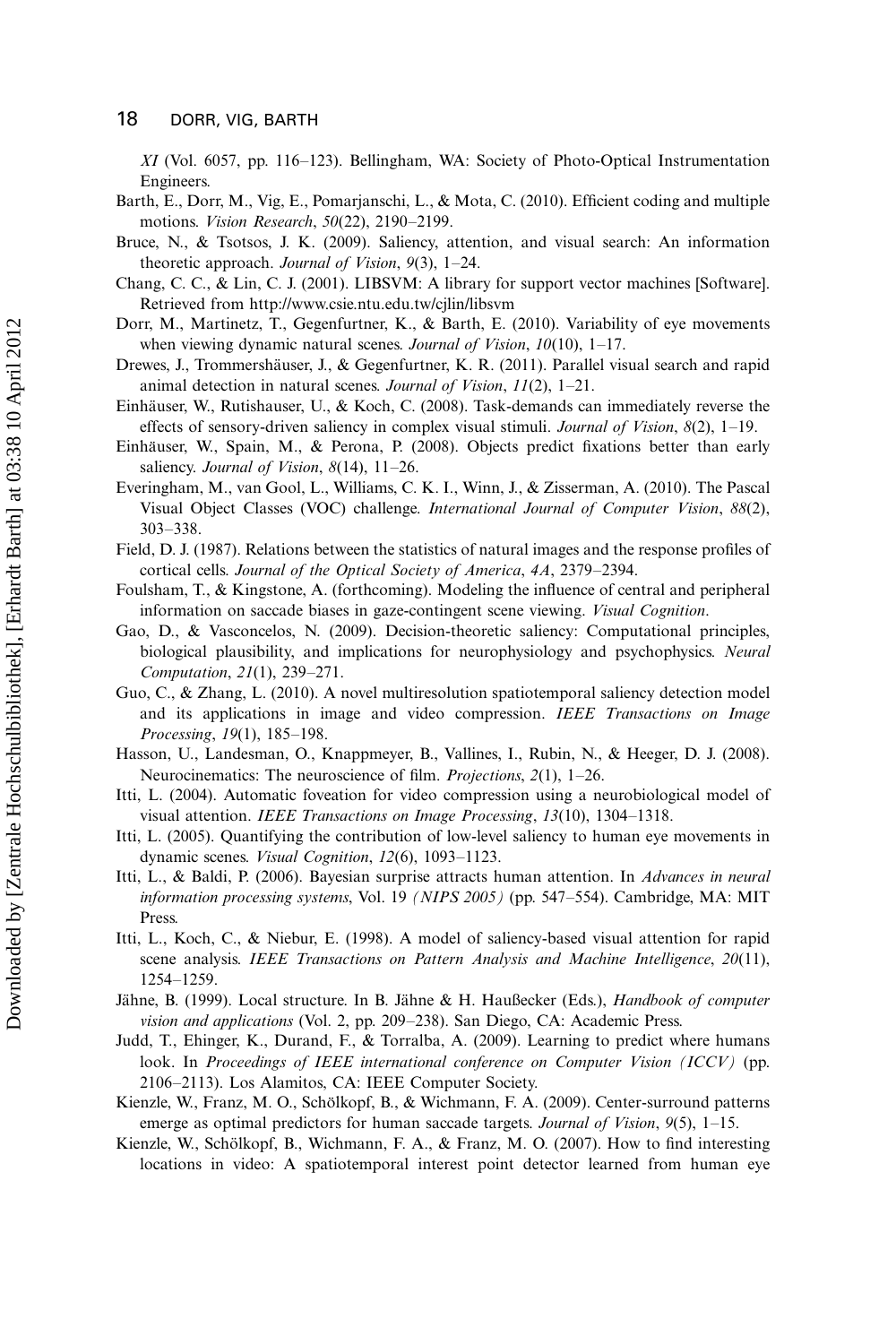movements. In Proceedings of the 29th annual symposium of the German Association for Pattern Recognition (DAGM 2007) (pp. 405-414). Berlin, Germany: Springer Verlag.

- Kirchner, H., & Thorpe, S. (2005). Ultra-rapid object detection with saccadic eye movements: Visual processing speed revisited. Vision Research, 46, 1762-1776.
- Koch, C., & Ullman, S. (1985). Shifts in selective visual attention: Towards the underlying neural circuitry. Human Neurobiology, 4(4), 219-227.
- Land, M., & McLeod, P. (2000). From eye movements to actions: How batsmen hit the ball. Nature Neuroscience,  $3(12)$ ,  $1340-1345$ .
- Land, M. F., & Hayhoe, M. (2001). In what ways do eye movements contribute to everyday activities? Vision Research, 41, 3559-3565.
- Land, M. F., Mennie, N., & Rusted, J. (1999). The roles of vision and eye movements in the control of activities of daily living. Perception,  $28(11)$ ,  $1311-1328$ .
- Laptev, I., Marszalek, M., Schmid, C., & Rozenfeld, B. (2008). Learning realistic human actions from movies. In IEEE conference on Computer Vision and Pattern Recognition (pp. 1-8). Los Alamitos, CA: IEEE Computer Society.
- Le Meur, O., Le Callet, P., Barba, D., & Thoreau, D. (2006). A coherent computational approach to model bottom-up visual attention. IEEE Transactions on Pattern Analysis and Machine Intelligence,  $28(5)$ ,  $802-817$ .
- Li, Z., Qin, S., & Itti, L. (2011). Visual attention guided bit allocation in video compression. Image and Vision Computing,  $29$ ,  $1-14$ .
- Mahadevan, V., & Vasconcelos, N. (2010). Spatiotemporal saliency in dynamic scenes. IEEE Transactions on Pattern Analysis and Machine Intelligence, 32, 171-177.
- Mital, P. K., Smith, T. J., Hill, R., & Henderson, J. M. (2011). Clustering of gaze during dynamic scene viewing is predicted by motion. Cognitive Computation,  $3(1)$ ,  $5-24$ .
- Mota, C., & Barth, E. (2000). On the uniqueness of curvature features. In G. Baratoff & H. Neumann (Eds.), Dynamische Perzeption (Vol. 9, pp. 175-178). Köln, Germany: Infix Verlag.
- Nuthmann, A., & Henderson, J. (forthcoming). Using CRISP to model global characteristics of fixation durations in scene viewing and reading with a common mechanism. Visual Cognition.
- Nyström, M., & Holmqvist, K. (2010). Effect of compressed off-line foveated video on viewing behavior and subjective quality. ACM Transactions on Multimedia Computing, Communications, and Applications,  $6(1)$ , 1–14.
- Olshausen, B. A., & Field, D. J. (1996). Emergence of simple-cell receptive field properties by learning a sparse code for natural images. Nature,  $381, 607-609$ .
- Parkhurst, D. J., & Niebur, E. (2003). Scene content selected by active vision. Spatial Vision,  $16(2)$ , 125-154.
- Peters, R. J., Iyer, A., Itti, L., & Koch, C. (2005). Components of bottom-up gaze allocation in natural images. Vision Research,  $45(8)$ ,  $2397-2416$ .
- Poynton, C. (2003). Digital video and HDTV. San Francisco, CA: Morgan Kaufmann Publishers.
- Reinagel, P., & Zador, A. M. (1999). Natural scene statistics at the centre of gaze. Network: Computation in Neural Systems, 10, 341-350.
- Smith, T. J., & Henderson, J. M. (2008). Edit blindness: The relationship between attention and global change blindness in dynamic scenes. Journal of Eye Movement Research,  $2(2)$ , 1-17.
- Tatler, B. W., Baddeley, R. J., & Gilchrist, I. D. (2005). Visual correlates of fixation selection: Effects of scale and time. Vision Research, 45, 643-659.
- Tatler, B. W., Baddeley, R. J., & Vincent, B. T. (2006). The long and the short of it: Spatial statistics at fixation vary with saccade amplitude and task. Vision Research, 46, 1857-1862.
- Tatler, B. W., Hayhoe, M. M., Land, M. F., & Ballard, D. H. (2011). Eye guidance in natural vision: Reinterpreting salience. Journal of Vision,  $11(5)$ , 1-23.